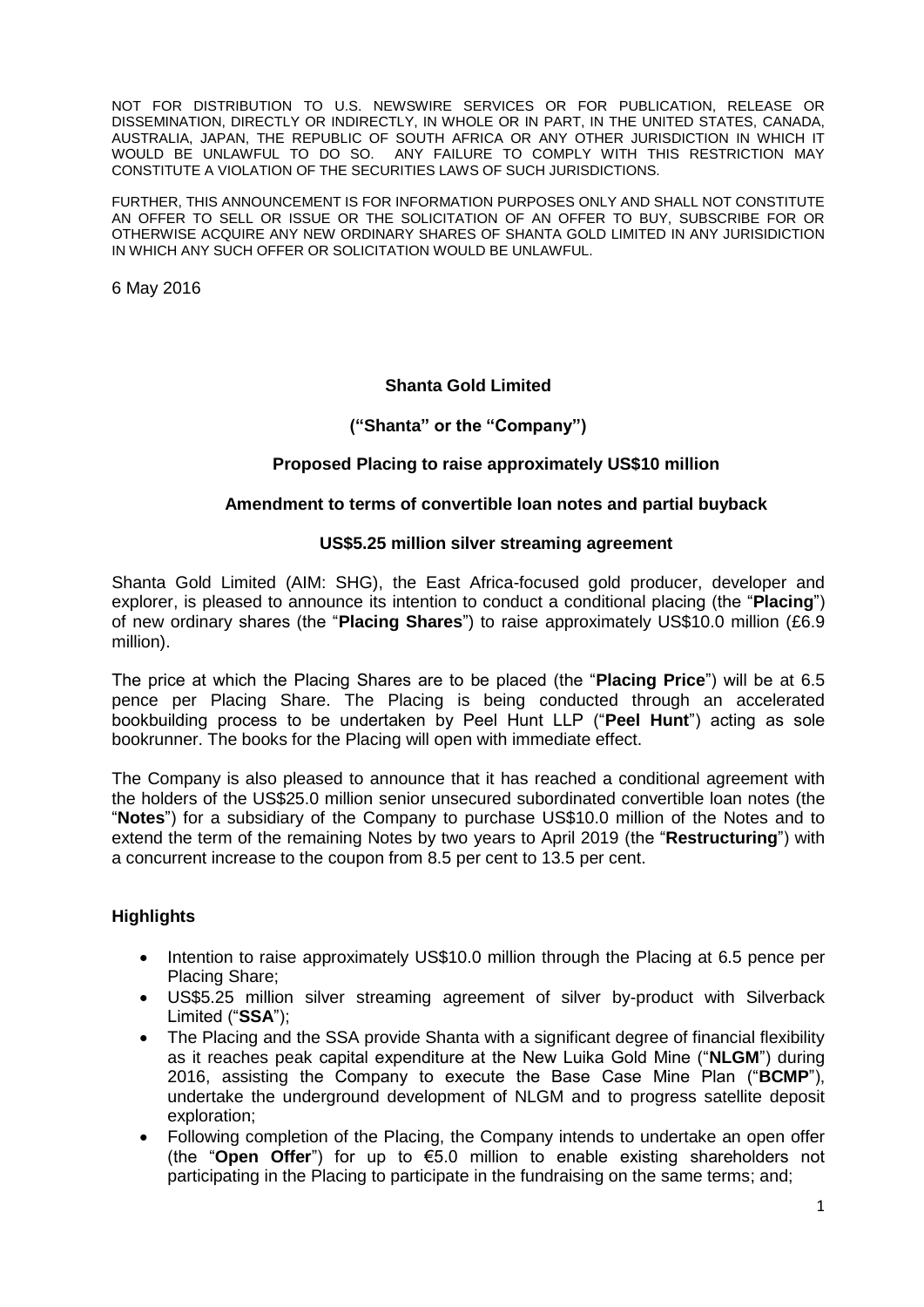US\$10.0 million of the Notes proposed to be acquired by a subsidiary of the Company and extension of the maturity date to April 2019 with a concurrent increase in coupon.

## **Toby Bradbury, Chief Executive Officer of Shanta, commented:**

*"Today's proposed placing and the Silver Stream Agreement, together with the proposed acquisition of \$10 million of Loan Notes and restructuring of the convertible debt, would significantly strengthen Shanta's financial position as the Company progresses the underground development at our flagship New Luika Gold Mine.* 

*"In addition, the proposed placing and the Silver Stream Agreement provide the financial headroom for the continued exploration of the satellite deposits across our highly prospective licence area as we continue our strategy of adding further ounces to our resources and reserves."* 

### **For more information please contact:**

## **Enquiries:**

## **Shanta Gold Limited**

Toby Bradbury (CEO) Mark Rosslee (CFO) Eric Zurrin

+255 (0) 22 292 5148

| <b>Financial Adviser, Nominated Adviser and Sole Bookrunner</b><br>Peel Hunt LLP |                                            |
|----------------------------------------------------------------------------------|--------------------------------------------|
| Matthew Armitt / Ross Allister (Corporate)<br>Sohail Akbar (ECM Syndicate)       | $+44(0)2074188900$<br>+44 (0) 20 7418 8642 |
| <b>Financial Public Relations</b><br>Tavistock                                   |                                            |

Emily Fenton / Jos Simson +44 (0)20 7920 3150

# **About Shanta Gold Limited**

Shanta is an East Africa-focused gold producer, developer and explorer. It currently has defined ore resources on the New Luika and Singida projects in Tanzania and holds exploration licences over a number of additional properties in the country. Shanta's flagship New Luika Gold Mine commenced production in 2012 and produced 81,873 ounces in 2015. The Company is admitted to trading on London's AIM Market. For further information please visit: www.Shantagold.com.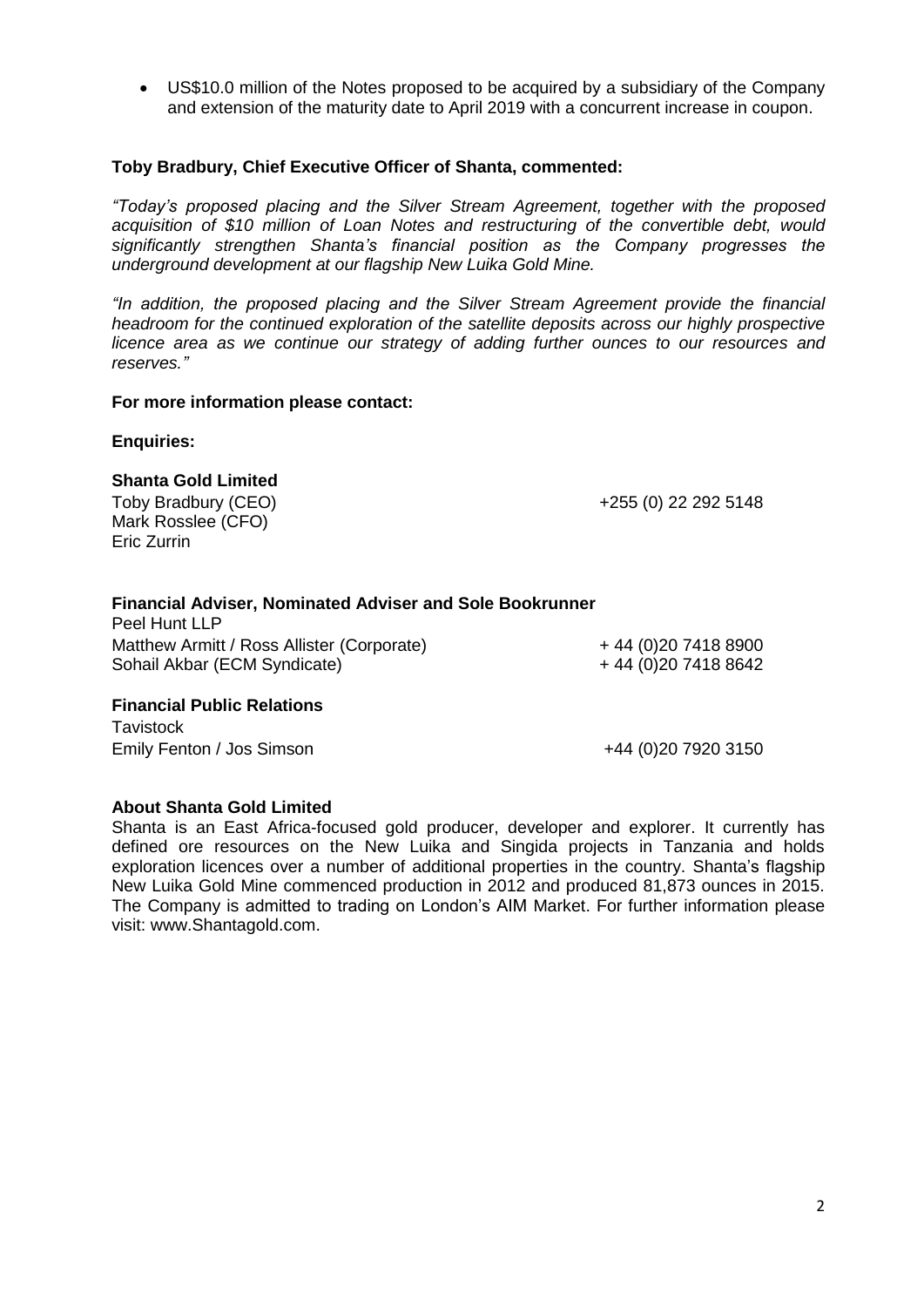# **Details of the Placing**

Investors who participate in the Placing will be required to make bids for Placing Shares in Sterling. Members of the public are not entitled to participate in the Placing.

The Placing is subject to the terms and conditions set out at in the Appendix to this Announcement. Peel Hunt will today commence an accelerated bookbuilding process in respect of the Placing (the "**Bookbuild**"). The book will open with immediate effect. The timing of the closing of the book and allocations is at the discretion of Peel Hunt and the Company. Details of the number of Placing Shares to be subscribed for in the Placing will be announced as soon as practicable after the close of the Bookbuild. The Placing Price of 6.5 pence represents a discount of approximately 13.3 per cent. to the closing mid-market price per share on 5 May 2016, the latest practicable date prior to the date of this announcement.

The Placing Shares will be credited as fully paid and will rank pari passu in all respects with the existing ordinary shares in the capital of the Company including the right to receive all dividends and other distributions declared, made or paid after their date of issue.

The Company has entered into a placing agreement (the "**Placing Agreement**") with Peel Hunt on customary terms and conditions pursuant to which Peel Hunt will use their reasonable endeavours to procure Placees for the Placing Shares.

Investors who participate in the Placing will receive an allocation of Placing Shares at the discretion of Peel Hunt, and the Company. Placees should refer to their trade confirmation.

The Placing is conditional on, inter alia, the passing of a written resolution of the convertible loan note holders to amend the terms of the convertible loan notes (the "**Written Resolution**") as further detailed below and on admission of the Placing Shares to trading on AIM.

The directors of the Company are prohibited from participating in the Placing due to close period restrictions, however it is the current intention that Anthony Durrant, Toby Bradbury and Robin Fryer will participate in the Open Offer.

The Appendix to this Announcement (which forms part of this Announcement) sets out the terms and conditions of the Placing. By choosing to participate in the Placing and making an oral or written offer to acquire Placing Shares, investors will be deemed to have read and understood this Announcement in its entirety (including the Appendix) and to make a legally binding offer on the terms and subject to the terms and conditions in it, and to be providing the representations, warranties, undertakings and acknowledgments contained in the Appendix.

### **Details of the Silver Streaming Agreement**

The Company also announces that it has entered into a SSA with Silverback Limited ("**Silverback**"), a privately held Guernsey-based investment company, under which Silverback will pay the Company an advanced payment of US\$5.25 million subject to closing. Silverback will also pay the Company an ongoing payment of 10 per cent. of the value of silver sold at the prevailing silver price at the time of deliveries which will be made annually. The SSA relates solely to silver by-product production from the NLGM with minimum silver delivery obligations totalling 608,970 oz Ag over a 6.75 year period. The term of the SSA expires after 10 years and the Company has no minimum ounce obligations after 2022.

The Company produced 121,682 ounces of silver in 2015 resulting in approximately 2 per cent. of annual revenue. There are currently no defined silver reserves at NLGM. Furthermore, the SSA entitles the Company to share 20 per cent of future annual silver production above a monthly threshold of 11,250 oz. The Company is also entitled to clawback future silver deliveries by the pro-rated increase in tonnage in the event of it installing additional milling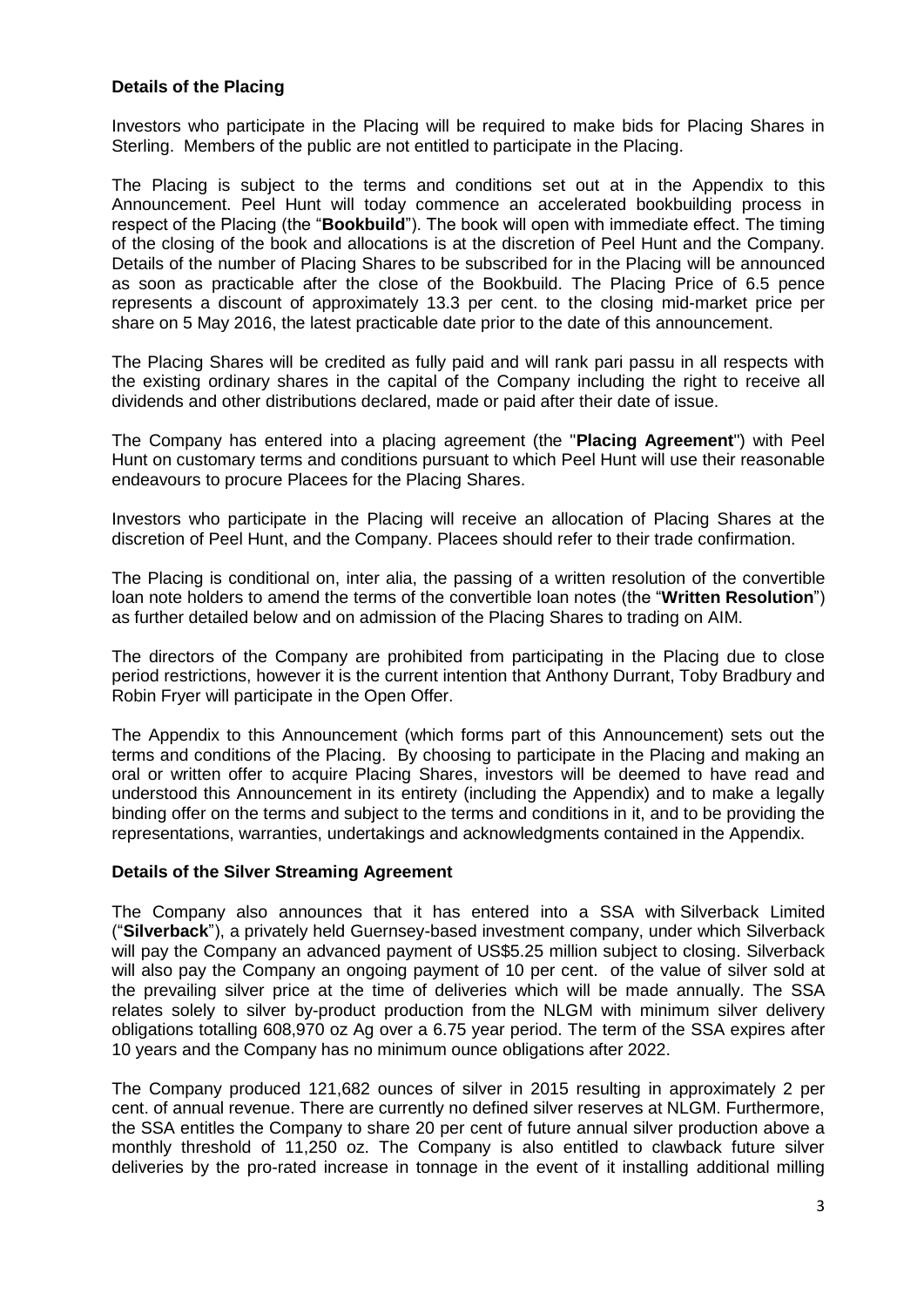capacity at the NLGM processing plant.

The SSA will be secured against the Singida mining licences, Shanta's exploration and development gold asset located in central Tanzania and the Company is putting in place the necessary arrangements with Investec to facilitate this. The security amortises over the 6.75 years of the silver deliveries and automatically subordinates should the Company raise a minimum \$6.0 million of project finance for Singida's development. Closing is subject to customary in-country approvals.

# **Details of the Restructuring**

In April 2012 Shanta successfully completed a \$40 million fundraising, comprising of a \$15 million equity placing and a concurrent \$25 million underwritten 5-year convertible loan note offering. The existing convertible loan note has a coupon of 8.5 per cent. per annum and a conversion price of 27.95p and matures in April 2017.

The Company has reached a conditional agreement with over a requisite 75 per cent. majority for its subsidiary to purchase \$10.0 million of the Notes and to extend the term of the remaining Notes by two years to April 2019 subject to the passing of a written resolution by the convertible note holders. When the restructuring becomes effective and as part of the Restructuring, the coupon applicable to the notes will increase from 8.5 per cent. to 13.5 per cent. for the remainder of the term of the notes. The Written Resolution will be sent to convertible noteholders today and it is currently anticipated to be passed within two business days of this announcement. A further announcement will be made by the Company in due course, upon the passing of the Written Resolution.

# **Background to and reasons for the Placing and the Restructuring**

The Company has reached peak debt and will reach peak capital expenditure at NLGM during 2016. The net proceeds of the Placing combined with the SSA, Company cash flows, existing cash and other debt facilities will provide Shanta with a significant degree of financial flexibility allowing the Company to:

- deliver the BCMP:
- undertake the underground development of NLGM;
- progression of satellite deposit exploration to further extend the NLGM mine life; and,
- provide contingency funding.

The Company has explored, in detail, a range of financing options and believes that the Placing, SSA and the Restructuring represents the optimal structure to enable the Company to secure the significant value at NLGM.

Subject to the passing of the Written Resolution, application will be made to the London Stock Exchange plc ("**LSE**") for the admission of the Placing Shares to trading on the AIM market of the LSE ("**Admission**"). Admission of the Placing Shares is expected to be effective on or around 13 May 2016.

The Placing Shares will be issued under the general authority to issue an unlimited number of shares for cash on a non-pre-emptive basis in accordance with the Company's articles of association.

In addition following completion of the Placing, the Company intends to offer shareholders an opportunity to acquire shares at the Placing Price by way of a non-underwritten Open Offer to eligible existing shareholders at the Placing Price up to approximately  $\epsilon$ 5.0 million (approximately £3.9 million). The Open Offer will be limited to  $\epsilon$ 5 million so as to fall within an exemption from the requirement to publish a prospectus. The Open Offer will enable all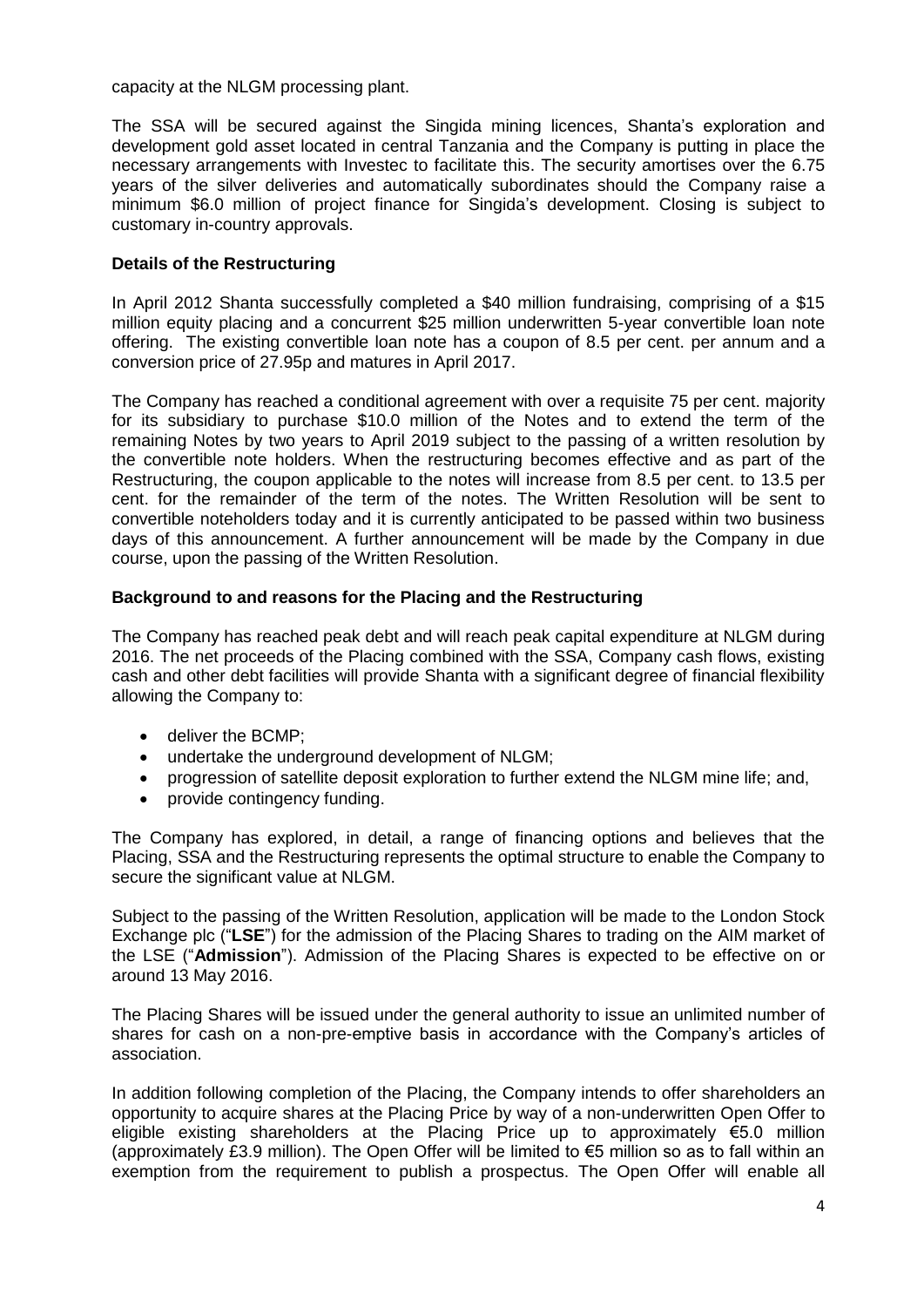eligible shareholders to subscribe for new ordinary shares at the Placing Price on a pro rata basis to their current holdings with the option to apply for additional shares through an excess application facility. By committing to participate in the Placing, shareholders have agreed not to participate in the Open Offer, if and when made. A further announcement shall be made in due course.

Your attention is drawn to the detailed terms and conditions of the Placing described in the Appendix to this Announcement (which forms part of this Announcement) which sets out further information relating to the Bookbuild and the terms and conditions of the Placing.

# **Further Information**

The net proceeds of the Placing and the SSA will be used in conjunction with a number of other sources of capital to fund the Company's upcoming capital expenditure programme at NLGM (expected to be \$42.9 million from Q2-Q4 2016).

The Company delivered an updated reserves statement, an underground feasibility study and the BCMP for NLGM on 29 September 2015. The strategy for NLGM is to maximise value and mine life from the existing assets within the mining licence and from adjacent exploration licences. The study, BCMP and reserve statement provide clarity on the NLGM production profile from January 2016 to late 2022 and clearly demonstrates the investment thesis for developing the underground resources.

The BCMP includes ongoing surface mining, a tailings recovery project and incorporates future underground mining. Underground operations provide an extension of high grade ore supply to maintain an average NLGM production of 84,000 oz per annum over five years with potential to further optimise the schedule. The BCMP provided for extraction from mining of 2.79 million tonnes for the production of 443,000 oz from January 2016 to 2022 (133,000 oz from open pit and 310,000 oz from underground) at average cash cost and AISC of US\$532 /oz and US\$695 /oz respectively. The post-tax net present value for the BCMP from January 2016 was US\$110.4 million at an 8% discount rate and a gold price of US\$1,200 /oz.

There are a number of key infrastructure projects that will be completed as part of the BCMP. These relate to water security, power supply and tailings storage. NLGM is constructing a dam on the Luika River that will enable operations to withstand a year without rain. The quantity of water stored is an insignificant proportion of the water that flows down the Luika River. At the end of the life of the NLGM, this dam will form part of Tanzania's infrastructure. The BCMP also includes a new power plant to replace and expand the existing power plant. On 23 March 2016, the Company announced that it had received \$9.1 million financing from Bank M Tanzania plc for the construction of its 7.5MW power station with delivery of the plant expected to take place in early Q1 2017. NLGM will continue to use heavy fuel oil but the new plant has low speed engines which provide a longer life and are more efficient. The cost benefits of the revised power costs were incorporated into the BCMP.

A new tailings storage facility is to be commissioned in 2017 which will provide for an initial eight year mine life at current mill capacity. This includes capacity for the retreatment of the contents of the existing tailings facility which contain gold and silver not recovered prior to the elution plant commissioned in 2014.

The future for Bauhinia Creek and Luika deposits is increasingly underground focused. From 2017, NLGM will be a blend of underground mining of high grade ores and smaller scale surface mining of lower grade resources. The underground feasibility study was completed by independent consultants, AMC Consultants (UK) Limited and forecasts for the extraction of 1.57 million tonnes over six years at a grade of 6.5 grams per tonne. It is expected that the underground mine will produce 310,000oz and the project net present value at an 8% discount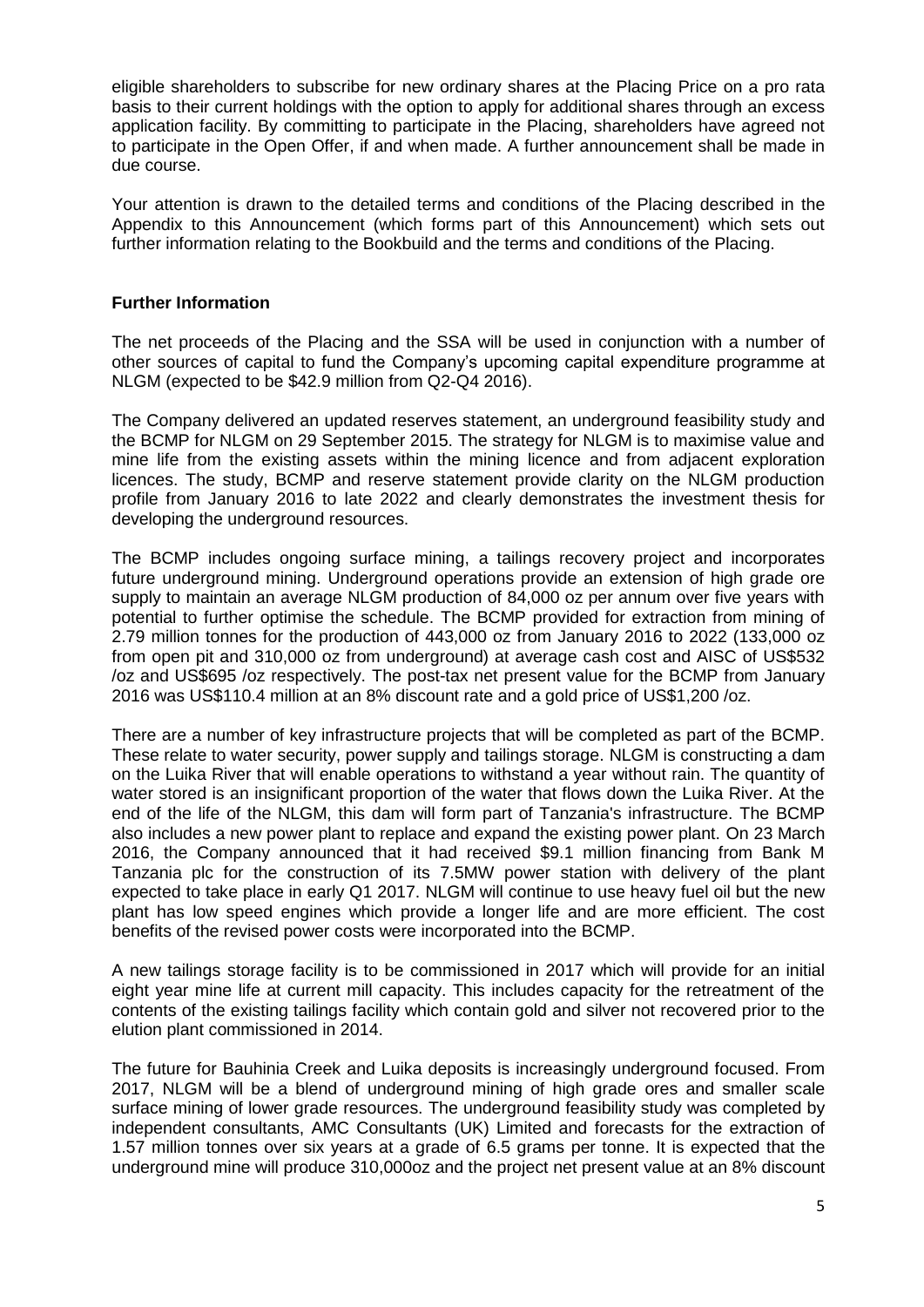rate and gold price of US\$1,200 /oz is US\$72 million, with a pre-tax internal rate of return of 56%. The underground life of mine average cash cost and AISC were US\$499 /oz and US\$640 /oz respectively with pre-production capital cost of US\$38.4 million including contingency.

NLGM further comprises a number of satellite deposits at Jamhuri, Elizabeth Hill, Ilunga, Black Tree Hill, Black Tree Hill North and Shamba. These resources, which can potentially benefit from further exploration, have been prioritised for further evaluation and have the advantage that all sit within the current mining licence enabling quick access to early production. The BCMP currently has un-utilised mill capacity of 362,000 tonnes over the first 5 years that ongoing resource exploration and optimisation work can fill thus adding to near term project value. There remains substantial scope to improve the BCMP as new reserves are brought to account. Additional resources brought into the BCMP will provide the opportunity to further extend the life of the high grade underground resources, push out capital expenditure, extend the life of the operation and further improve the NPV. The high grade underground deposits are open at depth and carry significant inferred resources that will be further explored

The Elizabeth Hill prospect was the first deposit on which upgrade drilling was conducted in 2015. As a result, the resource was expanded to 2.3Mt at 1.7g/t for 128,000oz. Subsequent reserve evaluation increased the reserve from 70,000 tonnes containing 5000oz (including in the BCMP) to 667,000 tonnes and 28,000oz. The expanded Elizabeth Hill reserve is in the process of being incorporated in an updated and further optimised mine plan, however the Company anticipated that this additional ore will fill the 362,000 tonnes spare mill capacity and added a further six months of mill feed to the mine life.

Further drilling has been completed at Black Tree Hill which is the process of re-estimation and a drilling program is underway at Ilunga.

Further exploration in adjacent prospecting licences held by the Company has been conducted at the Askari prospect announced 23 February 2016 for which an initial resource estimation is underway.

# **Trading update**

The Company announced its quarterly operational results on 19 April 2016 and its preliminary unaudited full year results for the year ended 31 December 2015 this morning. Both results demonstrate Shanta's continued positive operational performance. The Company sits in the lowest quartile of gold producers and exceeded its production and cost guidance set in April 2015, producing more ounces at a greater margin. Shanta achieved gold production for FY2015 of 81,873oz, beating guidance of 72,000-77,000 oz and AISC for 2015 of US\$834 /oz against guidance of US\$850-900 /oz generating cash of US\$35.0 million for FY2015, revenue of US\$95.7 million and EBITDA of US\$31.9 million. Although profitability was impacted by a non-recurring non-cash charge resulting in a loss after taxation for the year of US\$17.3 million, this does not detract from a very robust performance. The Company's 2015 annual report and audited accounts will be posted to its website and sent to shareholders in due course.

The Company now expects to be towards the higher end of 2016 production guidance 82,000- 87,000 ounces and is assessing 2016 cost guidance of US\$750-US\$800/oz in light of Q1 and ongoing operational performance.

As further noted in the preliminary unaudited full year results RNS, the Company's recent achievements have been secured with a strengthened team under the leadership of Dr Toby Bradbury, who was appointed as Chief Executive Officer from 1 April 2015. Eric Zurrin assumed the Chief Financial Officer responsibilities on an interim basis in October 2015 and has agreed to assist the Company in the transition to Mark Rosslee assuming the Chief Financial Officer role on a permanent basis. Mark joined the Company in January 2016 and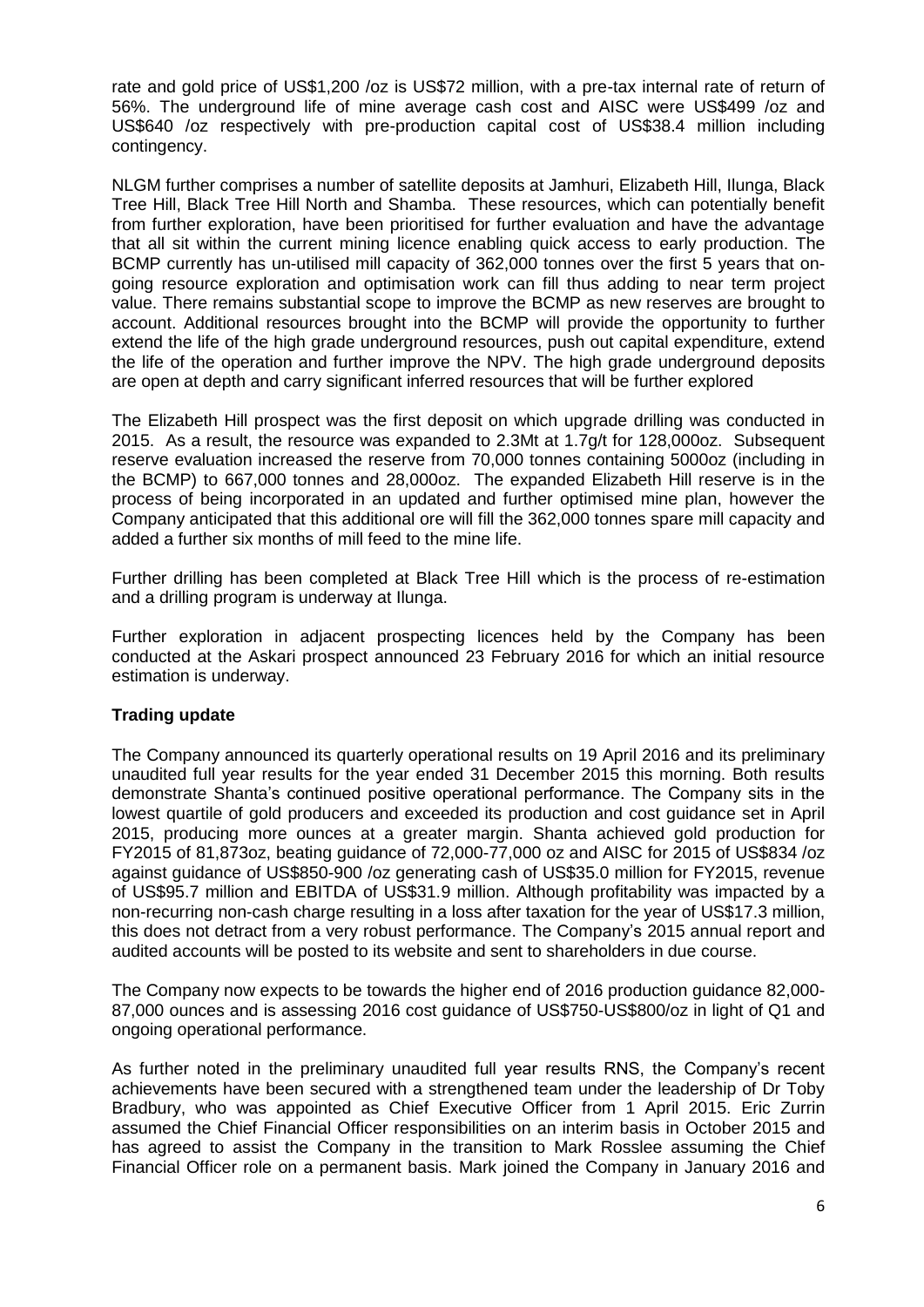took over as the permanent Chief Financial Officer from 1 May 2016. Mark is a qualified Chartered Accountant and graduate of the University of Witwatersrand, South Africa. He has a graduate diploma in Mining Engineering and has served on the boards of multiple public junior mining companies that have operated across Africa.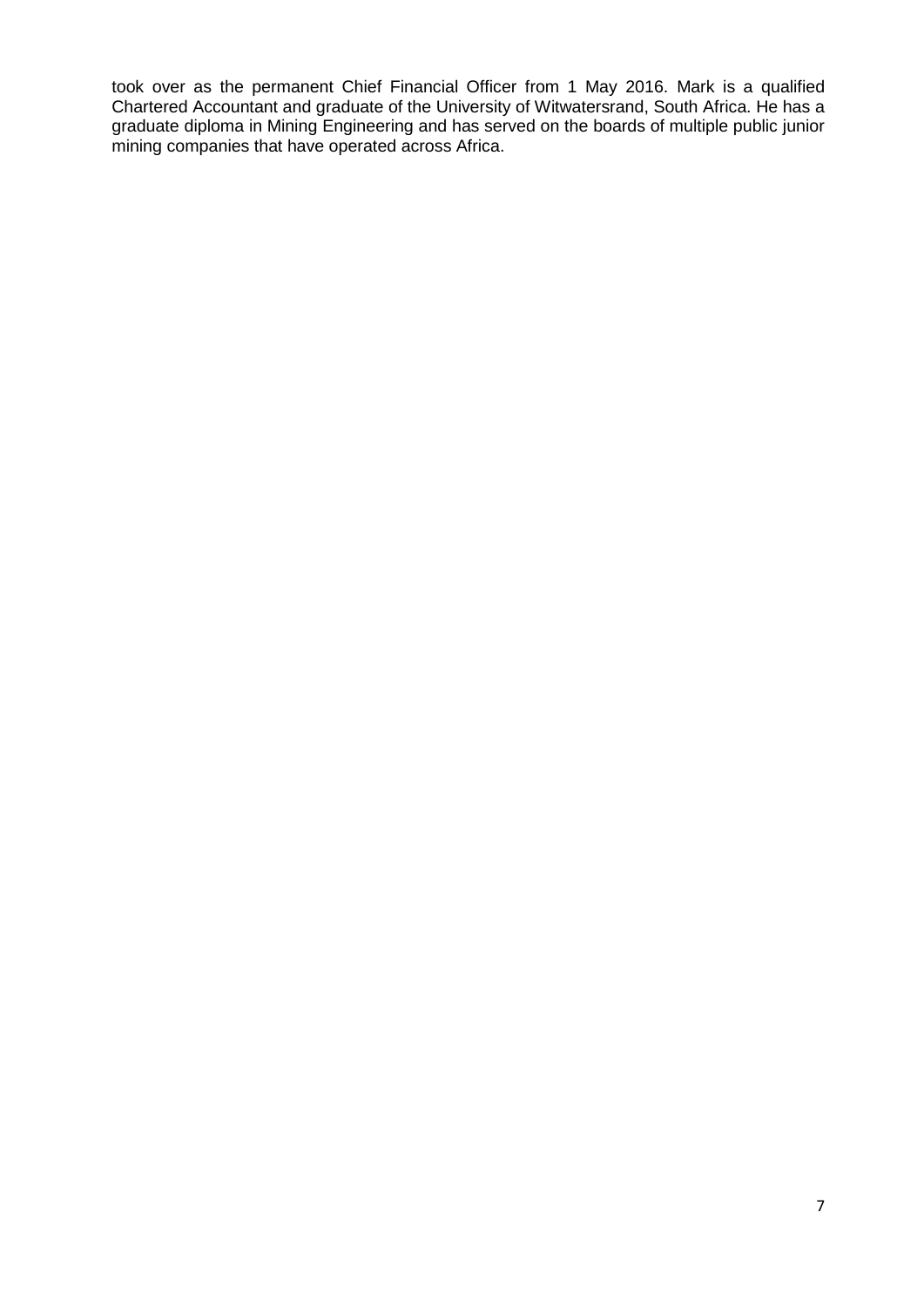## IMPORTANT NOTICE

Neither the contents of the Company's website nor the contents of any website accessible from hyperlinks on the Company's website (or any other website) is incorporated into, or forms part of, this announcement.

This announcement does not constitute, or form part of, a prospectus relating to Shanta Gold Limited (the "**Company**"), nor does it constitute or contain any invitation or offer to any person, or any public offer, to subscribe for, purchase or otherwise acquire any shares in the Company or advise persons to do so in any jurisdiction, nor shall it, or any part of it form the basis of or be relied on in connection with any contract or as an inducement to enter into any contract or commitment with the Company.

The content of this announcement has not been approved by an authorised person within the meaning of the Financial Services and Markets Act 2000 ("**FSMA**").

This announcement is not for publication or distribution, directly or indirectly, in or into the United States of America. This announcement is not an offer of securities for sale into the United States. The securities referred to herein have not been and will not be registered under the U.S. Securities Act of 1933, as amended (the "**Securities Act**"), and may not be offered or sold in the United States, except pursuant to an applicable exemption from registration. No public offering of securities is being made in the United States.

This announcement is not for release, publication or distribution, directly or indirectly, in or into the United States, Australia, Canada, the Republic of South Africa, Japan or any jurisdiction where to do so might constitute a violation of local securities laws or regulations (a "Prohibited Jurisdiction"). This announcement and the information contained herein are not for release, publication or distribution, directly or indirectly, to persons in a Prohibited Jurisdiction unless permitted pursuant to an exemption under the relevant local law or regulation in any such jurisdiction. This announcement has been issued by and is the sole responsibility of the Company.

Peel Hunt is acting solely as nominated adviser and broker exclusively for the Company and no one else in connection with the contents of this announcement and will not regard any other person (whether or not a recipient of this announcement) as its client in relation to the contents of this announcement nor will it be responsible to anyone other than the Company for providing the protections afforded to its clients or for providing advice in relation to the contents of this announcement. Apart from the responsibilities and liabilities, if any, which may be imposed on Peel Hunt by FSMA or the regulatory regime established thereunder, Peel Hunt accepts no responsibility whatsoever, and makes no representation or warranty, express or implied, for the contents of this announcement including its accuracy, completeness or verification or for any other statement made or purported to be made by it, or on behalf of it, the Company or any other person, in connection with the Company and the contents of this announcement respect, whether as to the past or the future. Peel Hunt accordingly disclaims all and any liability whatsoever, whether arising in tort, contract or otherwise (save as referred to above), which it might otherwise have in respect of the contents of this announcement or any such statement.

### **APPENDIX**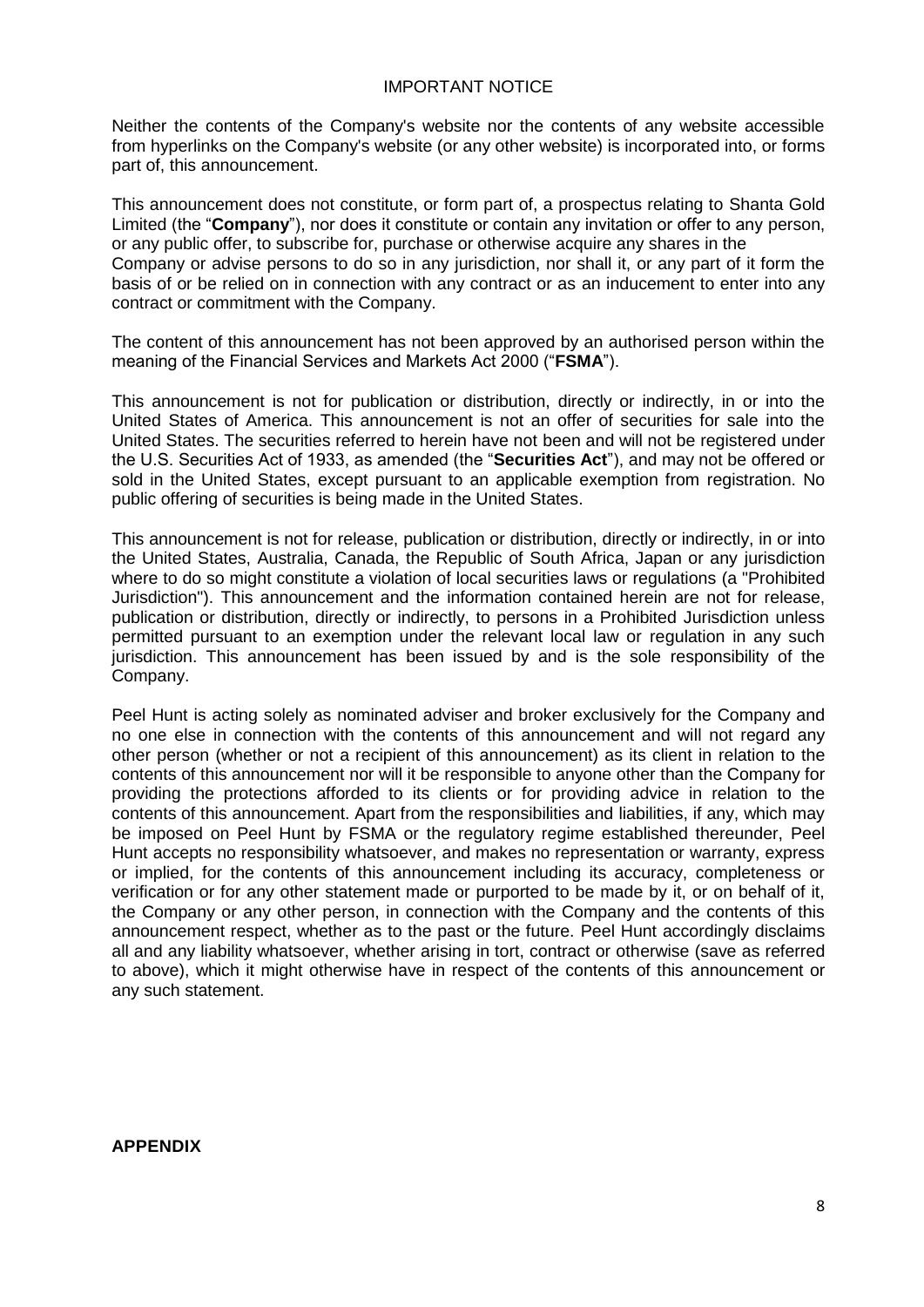# **TERMS AND CONDITIONS OF THE PLACING**

THE ANNOUNCEMENT INCLUDING THIS APPENDIX (TOGETHER THE "**ANNOUNCEMENT**") AND THE INFORMATION IN IT IS RESTRICTED AND IS NOT FOR PUBLICATION, RELEASE OR DISTRIBUTION, DIRECTLY OR INDIRECTLY, IN WHOLE OR IN PART, IN, INTO OR FROM THE UNITED STATES, AUSTRALIA, CANADA, JAPAN OR THE REPUBLIC OF SOUTH AFRICA OR ANY OTHER JURISDICTION IN WHICH SUCH PUBLICATION, RELEASE OR DISTRIBUTION WOULD BE UNLAWFUL.

# **IMPORTANT INFORMATION ON THE PLACING FOR INVITED PLACEES ONLY.**

MEMBERS OF THE PUBLIC ARE NOT ELIGIBLE TO TAKE PART IN THE PLACING. THIS APPENDIX AND THE TERMS AND CONDITIONS SET OUT HEREIN ARE FOR INFORMATION PURPOSES ONLY AND ARE DIRECTED ONLY AT: (A) PERSONS IN MEMBER STATES OF THE EUROPEAN ECONOMIC AREA WHO ARE QUALIFIED INVESTORS AS DEFINED IN SECTION 86(7) OF THE FINANCIAL SERVICES AND MARKETS ACT 2000 AS AMENDED, ("**QUALIFIED INVESTORS**") BEING PERSONS FALLING WITHIN THE MEANING OF ARTICLE 2(1)(E) OF THE EU PROSPECTUS DIRECTIVE (WHICH MEANS DIRECTIVE 2003/71/EC (AS AMENDED BY DIRECTIVE 2010/73/EC)) AND INCLUDES ANY RELEVANT IMPLEMENTING DIRECTIVE MEASURE IN ANY MEMBER STATE) (THE "**PROSPECTUS DIRECTIVE**"); AND (B) IN THE UNITED KINGDOM, QUALIFIED INVESTORS WHO ARE PERSONS WHO (I) HAVE PROFESSIONAL EXPERIENCE IN MATTERS RELATING TO INVESTMENTS AND ARE "INVESTMENT PROFESSIONALS" FALLING WITHIN ARTICLE 19(5) OF THE FINANCIAL SERVICES AND MARKETS ACT 2000 (FINANCIAL PROMOTION) ORDER 2005 (THE "**ORDER**''); (II) ARE PERSONS FALLING WITHIN ARTICLE 49(2)(A) TO (D) ("HIGH NET WORTH COMPANIES, UNINCORPORATED ASSOCIATIONS, ETC") OF THE ORDER; AND (III) ARE PERSONS TO WHOM IT MAY OTHERWISE BE LAWFULLY COMMUNICATED (ALL SUCH PERSONS TOGETHER BEING REFERRED TO AS "**RELEVANT PERSONS**").

THIS APPENDIX AND THE TERMS AND CONDITIONS SET OUT HEREIN MUST NOT BE ACTED ON OR RELIED ON BY PERSONS WHO ARE NOT RELEVANT PERSONS. ANY INVESTMENT OR INVESTMENT ACTIVITY TO WHICH THIS APPENDIX AND THE TERMS AND CONDITIONS SET OUT HEREIN RELATE IS AVAILABLE ONLY TO RELEVANT PERSONS AND WILL BE ENGAGED IN ONLY WITH RELEVANT PERSONS. THIS APPENDIX DOES NOT ITSELF CONSTITUTE AN OFFER FOR SALE OR SUBSCRIPTION OF ANY SECURITIES IN THE COMPANY. THIS ANNOUNCEMENT IS NOT AN OFFER OF OR SOLICITATION TO PURCHASE OR SUBSCRIBE FOR SECURITIES IN THE UNITED STATES.

THE SECURITIES REFERRED TO HEREIN HAVE NOT BEEN AND WILL NOT BE REGISTERED UNDER THE U.S. SECURITIES ACT OF 1933, AS AMENDED (THE "**SECURITIES ACT**"), AND MAY NOT BE OFFERED OR SOLD IN THE UNITED STATES, EXCEPT PURSUANT TO AN APPLICABLE EXEMPTION FROM, OR IN A TRANSACTION NOT SUBJECT TO, THE REGISTRATION REQUIREMENTS OF THE SECURITIES ACT. NO PUBLIC OFFERING OF SECURITIES IS BEING MADE IN THE UNITED STATES. NEITHER THE U.S. SECURITIES AND EXCHANGE COMMISSION NOR ANY SECURITIES REGULATORY AUTHORITY OF ANY STATE OR OTHER JURISDICTION OF THE UNITED STATES HAS APPROVED OR DISAPPROVED OF AN INVESTMENT IN THE SECURITIES OR PASSED UPON OR ENDORSED THE MERITS OF THE PLACING OR THE ACCURACY OR ADEQUACY OF THE CONTENTS OF THIS ANNOUNCEMENT. ANY REPRESENTATION TO THE CONTRARY IS A CRIMINAL OFFENSE IN THE UNITED STATES.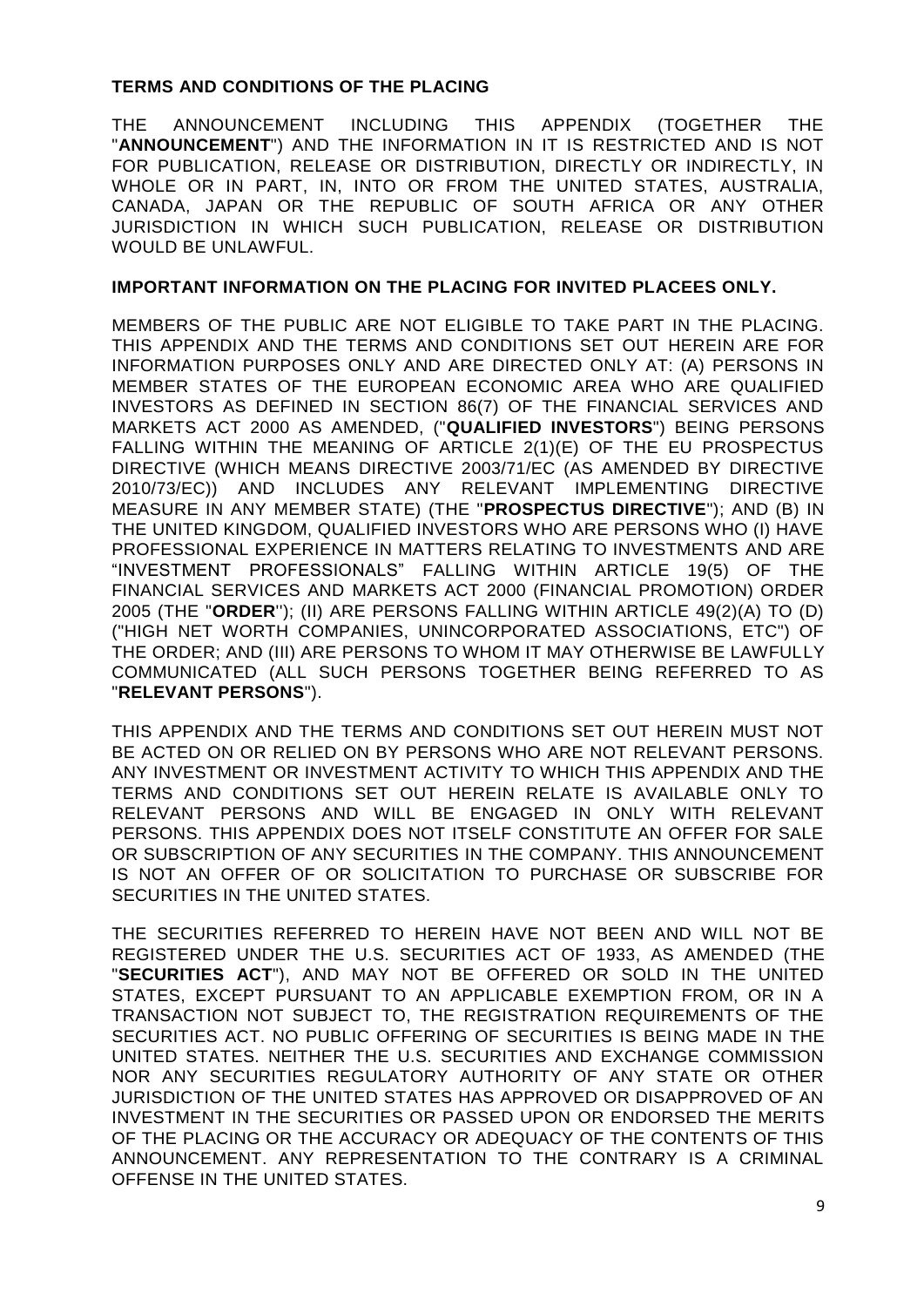EACH PLACEE (BEING THE PERSON PROCURED BY PEEL HUNT TO SUBSCRIBE FOR PLACING SHARES) SHOULD CONSULT WITH ITS OWN ADVISERS AS TO LEGAL, TAX, BUSINESS AND RELATED ASPECTS OF ANY INVESTMENT IN PLACING SHARES.

Persons who are invited to and who choose to participate in the Placing, by making (or on whose behalf there is made) an oral or written offer to subscribe for Placing Shares (the "**Placees**"), will be deemed to have read and understood this Announcement, including this Appendix, in its entirety and to be making such offer on the terms and conditions, and to be providing the representations, warranties, acknowledgements, and undertakings contained in this Appendix. In particular, each such Placee represents, warrants and acknowledges to Peel Hunt and the Company that:

- 1. it is a Relevant Person (as defined above) and undertakes that it will acquire, hold, manage or dispose of any Placing Shares that are allocated to it for the purposes of its business;
- 2. in the case of any Placing Shares acquired by it as a financial intermediary, as that term is used in Article 3(2) of the Prospectus Directive, (a) the Placing Shares acquired by it in the Placing have not been acquired on behalf of, nor have they been acquired with a view to their offer or resale to, persons in any Member State of the European Economic Area (the "**EEA**") which has implemented the Prospectus Directive other than Qualified Investors or in circumstances in which the prior consent of Peel Hunt has been given to the offer or resale; or (b) where Placing Shares have been acquired by it on behalf of persons in any member state of the EEA other than Qualified Investors, the offer of those Placing Shares to it is not treated under the Prospectus Directive as having been made to such persons; and
- 3. it is (a) acquiring the Placing Shares in an 'offshore transaction" meeting the requirements of Regulation S under the Securities Act; or (b) a "qualified institutional buyer" (a "**QIB**") (as defined in Rule 144A under the Securities Act) and it has duly executed an investor letter in a form provided to it and delivered the same to a Peel Hunt Person.

The Company and Peel Hunt will rely upon the truth and accuracy of the foregoing representations, warranties, acknowledgements and undertakings. Peel Hunt does not make any representation to any Placees regarding an investment in the Placing Shares referred to in this Announcement (including this Appendix).

This Announcement does not constitute an offer, and may not be used in connection with an offer, to sell or issue or the solicitation of an offer to buy or subscribe for Placing Shares in any jurisdiction in which such offer or solicitation is or may be unauthorised or unlawful and any failure to comply with these restrictions may constitute a violation of applicable securities laws in such jurisdiction. This Announcement and the information contained herein is not for publication or distribution, directly or indirectly, to persons in the United States, Australia, Canada, Japan or the Republic of South Africa or in any other jurisdiction in which such publication or distribution is unauthorised or unlawful. Persons (including, without limitation, custodians, nominees and trustees) into whose possession this Announcement and this Appendix may come are required by the Company to inform themselves about and to observe any restrictions of transfer of this Announcement. No public offer of securities of the Company is being made in the United Kingdom, the United States or elsewhere.

In particular, the Placing Shares referred to in this Announcement have not been and will not be registered under the Securities Act or any laws of or with any securities regulatory authority of any state or other jurisdiction of the United States, and may not be offered, sold, pledged or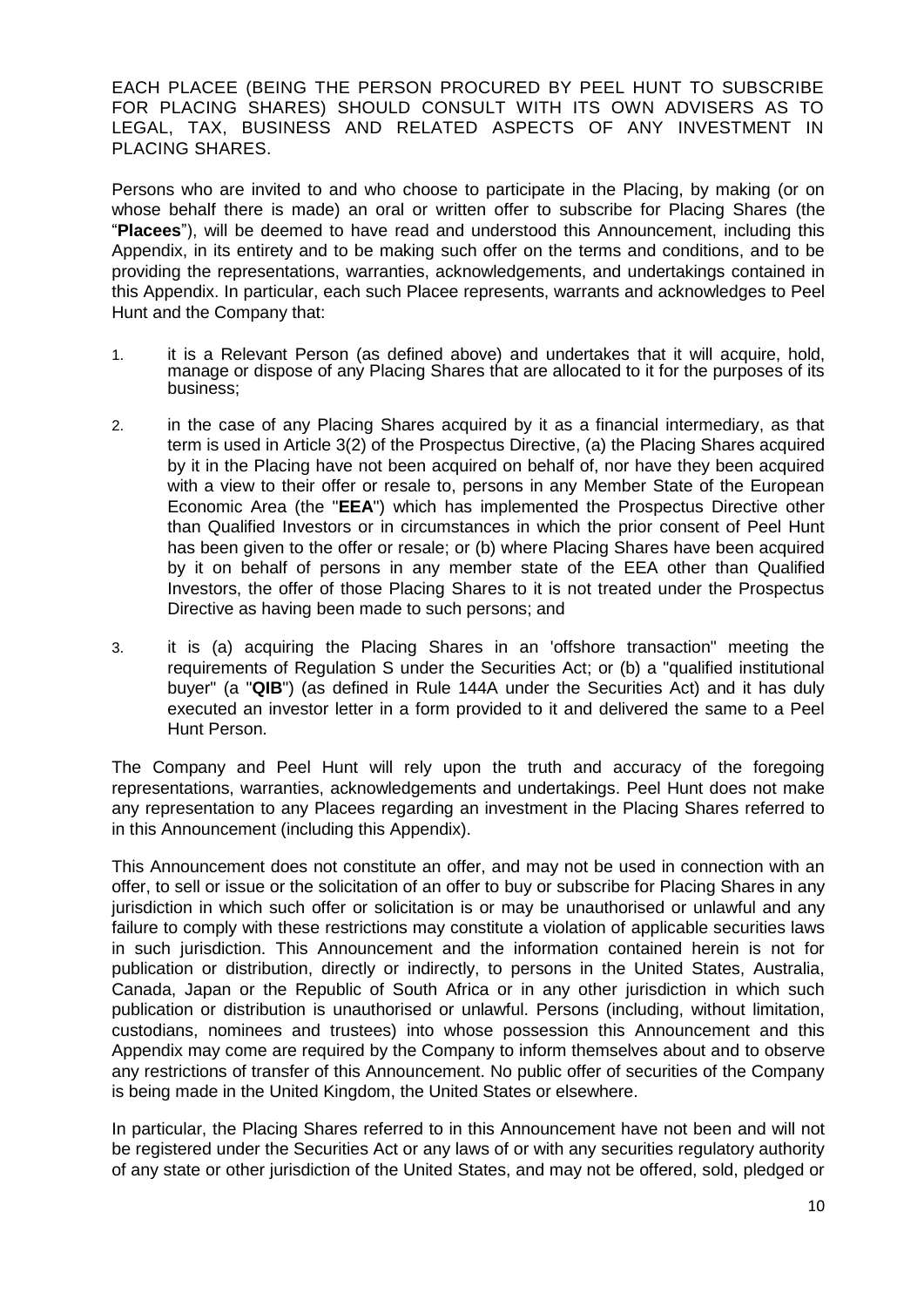otherwise transferred within the United States except pursuant to an exemption from, or in a transaction not subject to, the registration requirements of the Securities Act and the securities laws of any state or other jurisdiction of the United States. No public offering of the Placing Shares or any other securities is being made in the United States. No money, securities or other consideration from any person inside the United States is being solicited pursuant to this Announcement, the Placing, or the Bookbuild and, if sent in response to the information contained in the Announcement, will not be accepted. This Announcement is not an offer of securities for sale into the United States. The Placing Shares are being offered and sold outside the United States in accordance with Regulation S under the Securities Act. Any offering to be made in the United States will be made to a limited number of QIBs pursuant to an exemption from, or in a transaction not subject to, registration under the Securities Act or in a transaction not involving any public offering.

The Placing Shares have not been approved or disapproved by the US Securities and Exchange Commission, any state securities commission or other regulatory authority in the United States, nor have any of the foregoing authorities passed upon or endorsed the merits of the Placing or the accuracy or adequacy of this Announcement. Any representation to the contrary is a criminal offence in the United States.

The relevant clearances have not been, nor will they be, obtained from the securities commission of any province or territory of Canada; no prospectus has been lodged with or registered by the Australian Securities and Investments Commission or the Japanese Ministry of Finance; and the Placing Shares have not been nor will they be, registered under or offered in compliance with the securities laws of any state, province or territory of Australia, Canada, Japan or the Republic of South Africa. Accordingly, the Placing Shares may not (unless an exemption under the relevant securities laws is applicable) be offered, sold resold or delivered, directly or indirectly, in or into Australia, Canada, Japan or the Republic of South Africa or any other jurisdiction outside the United Kingdom.

Persons (including, without limitation, nominees and trustees) who have a contractual or other legal obligation to forward a copy of this Appendix or the Announcement of which it forms part should seek appropriate advice before taking any action.

Terms defined elsewhere in this document have the same meaning in this Appendix, unless the context requires otherwise. In this Appendix the following additional definition shall apply:

"**Peel Hunt Person**" means any person being (i) Peel Hunt or any member (partner) of Peel Hunt, (ii) an undertaking which is a subsidiary undertaking of Peel Hunt, (iii) a parent undertaking of Peel Hunt or (other than Peel Hunt) a subsidiary undertaking of any such parent undertaking, or (iv) a director, partner, officer, agent or employee of any such person.

Various dates referred to in this document are stated on the basis of the expected timetable for the Placing. It is possible that some of these dates may be changed. The expected date for Admission is 13 May 2016 and, in any event, the latest date for Admission is 27 May 2016 (the "**Long Stop Date**").

# **The Placing**

Peel Hunt has entered into a placing agreement with the Company under which it has, on the terms and subject to the conditions set out therein, undertaken to use its reasonable endeavours to procure subscribers for the Placing Shares at the Placing Price being 6.5 pence per Placing Share. As part of the arrangements for the Bookbuild, the Company itself intends to procure certain Placees. To the extent Peel Hunt does not procure subscribers for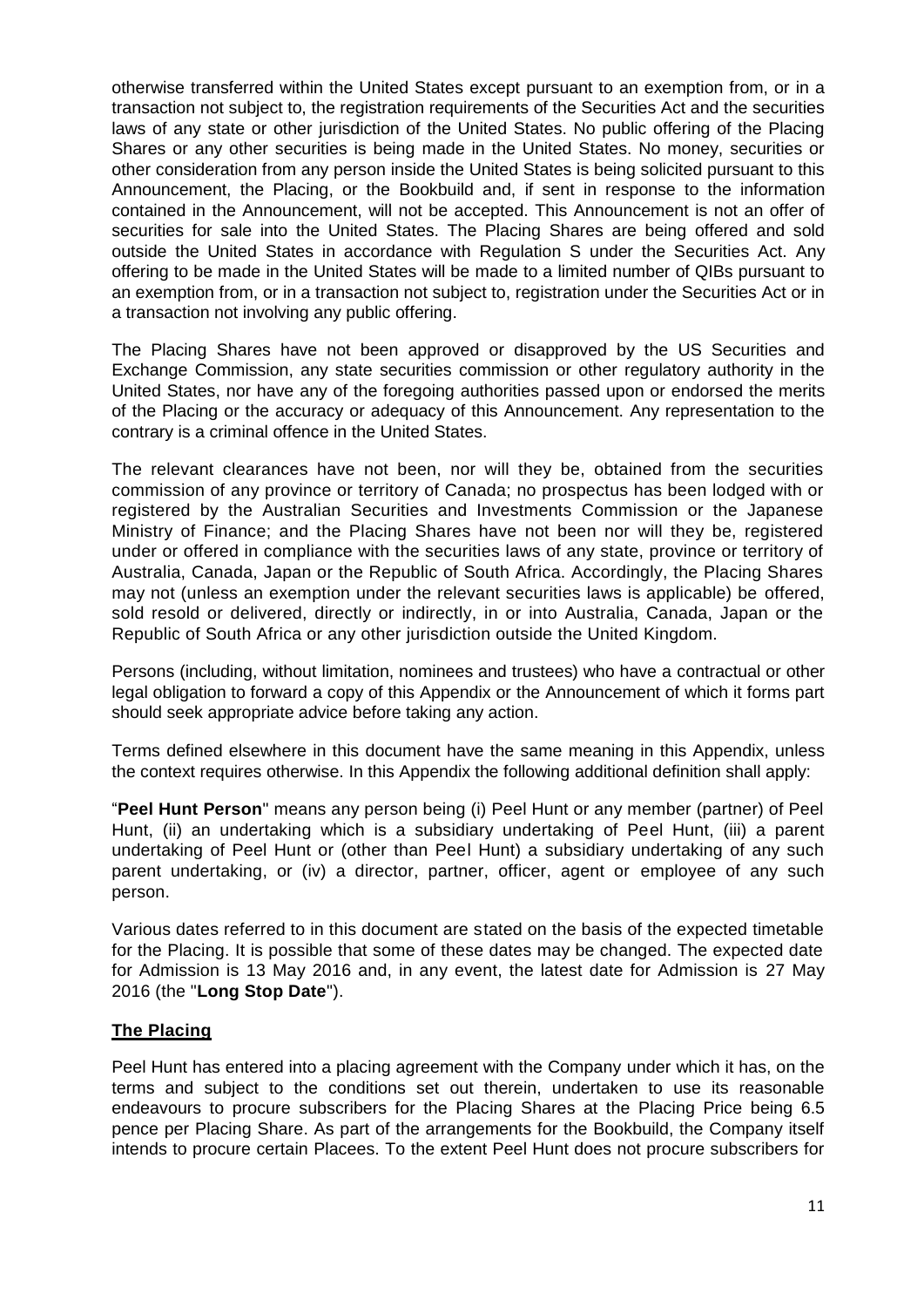Placing Shares as required, including those Placees procured by the Company, Peel Hunt will not itself subscribe for such shares.

Peel Hunt will today commence an accelerated bookbuilding process in respect of the Placing (the "**Bookbuild**") to determine demand for participation in the Placing by Placees at the Placing Price. This Appendix gives details of the terms and conditions of, and the mechanics of participation in, the Placing. The number of Placing Shares will be determined following completion of the Bookbuild as set out in this Announcement and the Placing Agreement. No commissions will be paid to Placees or by Placees in respect of any Placing Shares.

Peel Hunt and the Company shall be entitled to effect the Placing by such alternative method to the Bookbuild as it may, in its sole discretion, determine.

The Placing Shares will, when issued, be credited as fully paid and will rank pan passu in all respects with the existing issued ordinary shares in the capital of the Company ("**Ordinary Shares**"), including the right to receive all dividends and other distributions (if any) declared, made or paid on or in respect of the Ordinary Shares after the date of issue of the Placing Shares.

Peel Hunt and the Company reserve the right to scale back the number of Placing Shares to be allotted to any Placee in the event of an oversubscription under the Placing. Peel Hunt and the Company also reserve the right not to accept offers for Placing Shares or to accept such offers in part rather than in whole.

**Each Placee will be required to pay to Peel Hunt, on the Company's behalf, an amount equal to the product of the Placing Price and the number of Placing Shares that such Placee is required to be allotted in accordance with the terms set out in or referred to in this Appendix. Each Placee's obligation to be allotted and pay for Placing Shares under the Placing will be owed to each of the Company and Peel Hunt. Each Placee will be deemed to have read this Appendix in its entirety.**

Neither Peel Hunt nor any other Peel Hunt Person will have any liability (subject to applicable legislation and regulations) to Placees or to any person other than the Company in respect of the Placing.

# **Application for Admission to Trading on AIM**

Application will be made to London Stock Exchange plc ("**LSE**") for the Placing Shares to be admitted to trading on AIM, the market owned and operated by the LSE ("**AIM**"), ("**Admission**"). It is expected that Admission will take place at 8.00 am on 13 May 2016 (or such later date as may be agreed between the Company and Peel Hunt, provided that such date is no later than the Long Stop Date).

### **Participation in, and principal terms of, the Placing**

# **Participation in the Placing is only available to persons who may lawfully be, and are, invited to participate in it by Peel Hunt.**

- 1. Peel Hunt is arranging the Placing as bookrunner and agent of the Company.
- 2. Participation in the Placing will only be available to persons who may lawfully be, and are, invited to participate by Peel Hunt. Peel Hunt and its respective affiliates are entitled to enter bids in the Bookbuild as principal.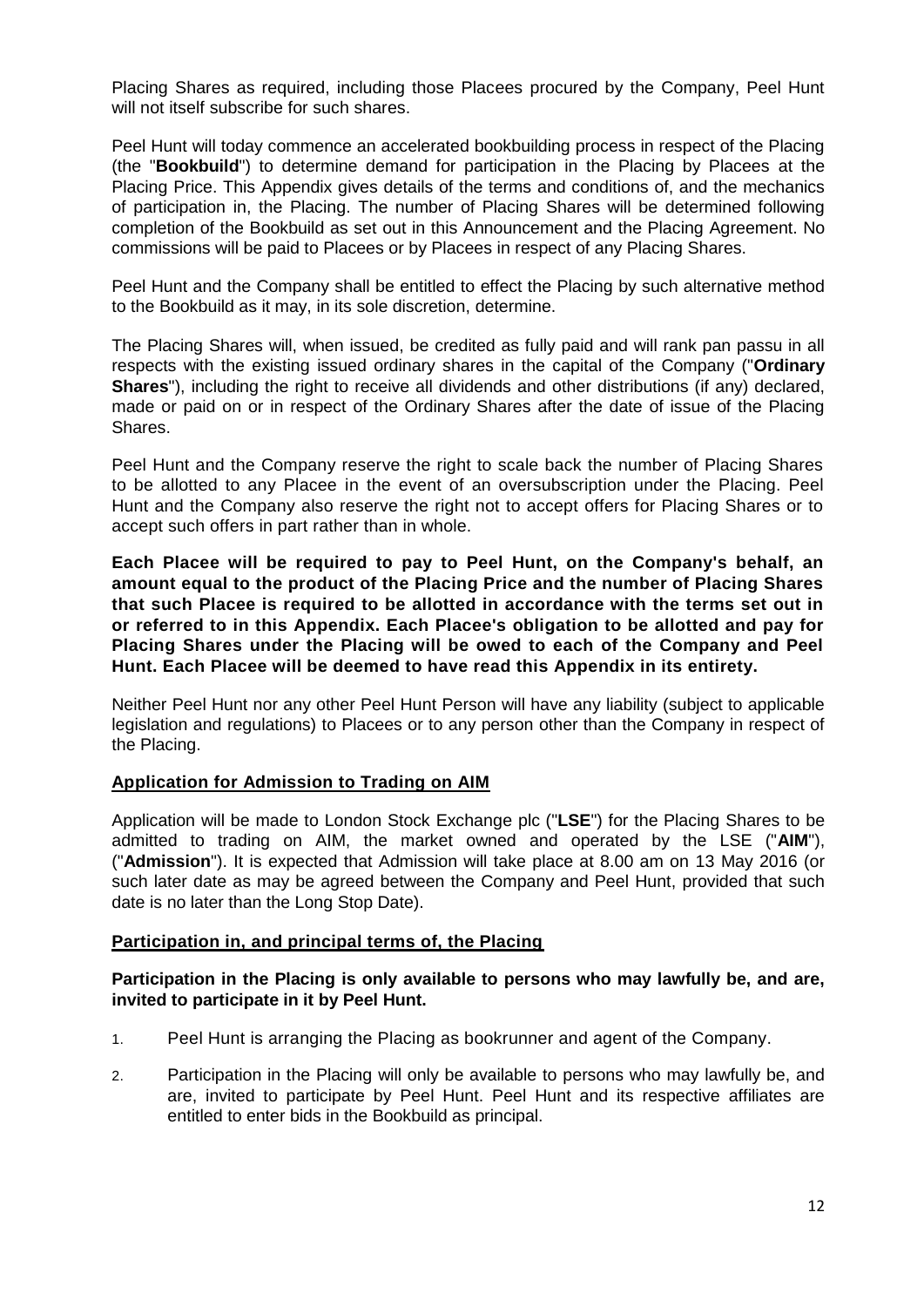- 3. The completion of the Bookbuild will be determined by Peel Hunt in its absolute discretion and shall then be announced on a Regulatory Information Service as soon as is practicable following the completion of the Bookbuild.
- 4. To bid in the Bookbuild, prospective Placees should communicate their bid by telephone to their usual sales contact at Peel Hunt. Each bid should state the number of Placing Shares which the prospective Placee wishes to subscribe for at the Placing Price, being 6.5 pence per Placing Share. Bids may be scaled down by Peel Hunt on the basis referred to paragraph 8 below.
- 5. The Bookbuild is expected to close no later than 3.00 pm on 6 May 2016 but may be closed earlier or later at the discretion of Peel Hunt. Peel Hunt may, in agreement with the Company accept bids that are received after the Bookbuild has closed. The Company reserves the right to reduce or seek to increase the amount to be raised pursuant to the Placing, in its absolute discretion. The final allocations of the Placing Shares (including as to the identity of the Placees and the number of shares allocated to each Placee at the Placing Price) shall be determined by Peel Hunt in its absolute discretion.
- 6. Each Placee's allocation will be confirmed to Placees orally, or by email, by Peel Hunt following the close of the Bookbuild and a trade confirmation or contract note will be dispatched as soon as possible thereafter (the "**Contract Note**"). The terms of this Appendix will be deemed incorporated into the Contract Note. Peel Hunt's oral or emailed confirmation to such Placee will constitute an irrevocable legally binding commitment upon such person (who will at that point become a Placee) in favour of Peel Hunt and the Company, under which it agrees to subscribe for the number of Placing Shares allocated to it at the Placing Price on the terms and conditions set out in this Appendix (which are deemed to be incorporated in such trade confirmation or contract note) and in accordance with the Company's Articles of Association.
- 7. The Company will make a further announcement following the close of the Bookbuild detailing the number of Placing Shares to be issued.
- 8. Subject to paragraphs 3 and 4 above, Peel Hunt may choose to accept bids, either in whole or in part, on the basis of allocations determined at their discretion (in agreement with the Company) and may scale down any bids for this purpose on such basis as it may determine. Peel Hunt may also, notwithstanding paragraphs 3 and 4 above, but subject to the prior consent of the Company (i) allocate Placing Shares after the time of any initial allocation to any person submitting a bid after that time; and (ii) allocate Placing Shares after the Bookbuild has closed to any person submitting a bid after that time. The Company and Peel Hunt acting together reserve the right not to accept bids or to accept bids in part rather than in whole.
- 9. A bid in the Bookbuild will be made on the terms and subject to the conditions in this Appendix and will be legally binding on the Placee on behalf of which it is made and, except with Peel Hunts consent, will not be capable of variation or revocation after the time at which it is submitted. Each Placee will also have an immediate, separate, irrevocable and binding obligation, to pay Peel Hunt (or as Peel Hunt may direct) in cleared funds an amount equal to the product of the Placing Price and the number of Placing Shares for which such Placee has agreed to subscribe. Each Placee's obligations will be owed to Peel Hunt.
- 10. Irrespective of the time at which a Placee's allocation pursuant to the Placing is confirmed, settlement for all Placing Shares to be acquired pursuant to the Placing will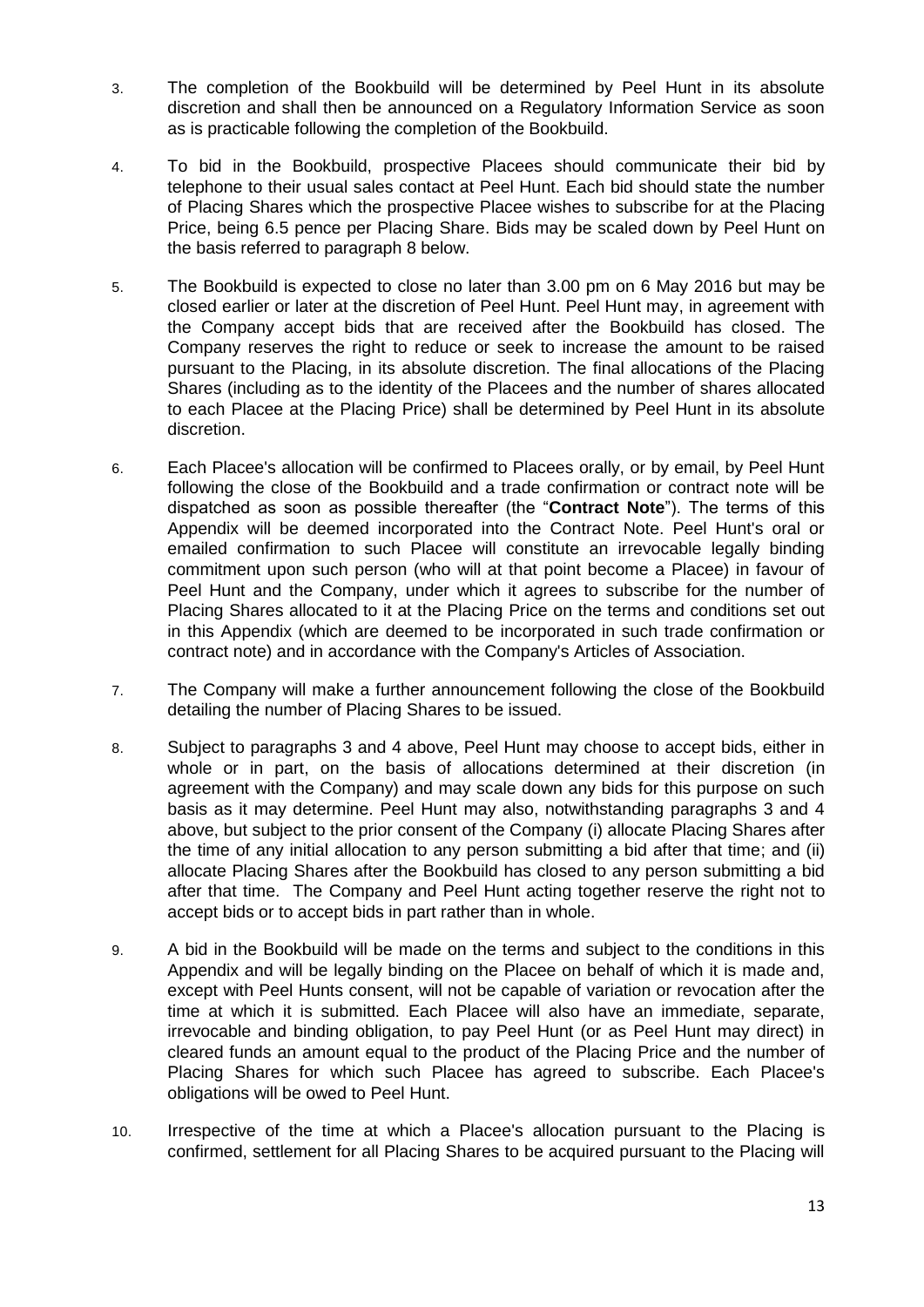be required to be made at the same time, on the basis explained below under "Settlement".

- 11. All obligations under the Bookbuild and Placing will be subject to fulfilment of the conditions referred to below under "Conditions of the Placing" and to the Placing not being terminated on the basis referred to below under "Conditions to the Placing".
- 12. By participating in the Bookbuild, each Placee agrees that its rights and obligations in respect of the Placing will terminate only in the circumstances described below and will not be capable of rescission or termination by the Placee.
- 13. To the fullest extent permissible by law and the applicable rules of AIM, neither Peel Hunt nor any of their respective affiliates shall have any liability to Placees (or to any other person whether acting on behalf of a Placee or otherwise whether or not a recipient of these terms and conditions) in respect of the Placing. Each Placee acknowledges and agrees that the Company is responsible for the allotment of the Placing Shares to the Placees and Peel Hunt shall have no liability to the Placees for the failure of the Company to fulfil those obligations. In particular, neither Peel Hunt nor any of its affiliates shall have any liability (including to the extent permissible by law, any fiduciary duties) in respect of Peel Hunt's conduct of the Bookbuild or of such alternative method of effecting the Placing as Peel Hunt and the Company may agree.
- 14. In making an investment decision, Placees must rely on their own examination of the Company and its prospects and the terms of the Placing, including the merit and risks involved in investing in the Placing Shares.
- 15. Settlement will occur on a date to be advised but expected to be on or around 13 May 2016 ("**Closing Date**").

All such times and dates will be subject to amendment at Peel Hunt's discretion, except that in no circumstances will the date scheduled for Admission be later than the Long Stop Date.

# **No Prospectus**

The Placing Shares are being offered to a limited number of specifically invited persons only and will not be offered in such a way as to require a prospectus in the United Kingdom or in any other jurisdiction. No offering document or prospectus has been or will be submitted to be approved by the Financial Conduct Authority, the LSE or any other regulatory body in relation to the Placing and Placees' commitments in respect of Placing Shares will be made solely on the basis of the information contained in this Announcement and the terms and conditions contained in this appendix.

### **Settlement**

## **Settlement of transactions in the Placing Shares will take place INSIDE the CREST system.**

Settlement of transactions in the Placing Shares will, unless otherwise agreed, take place on a delivery versus payment basis within the CREST system administered by Euroclear UK and Ireland Limited ("**CREST**").

The Company will procure the delivery of the Placing Shares to CREST accounts operated by Peel Hunt for the Company and Peel Hunt will enter its delivery (DEL) instructions into the CREST system. The input to CREST by each Placee of a matching or acceptance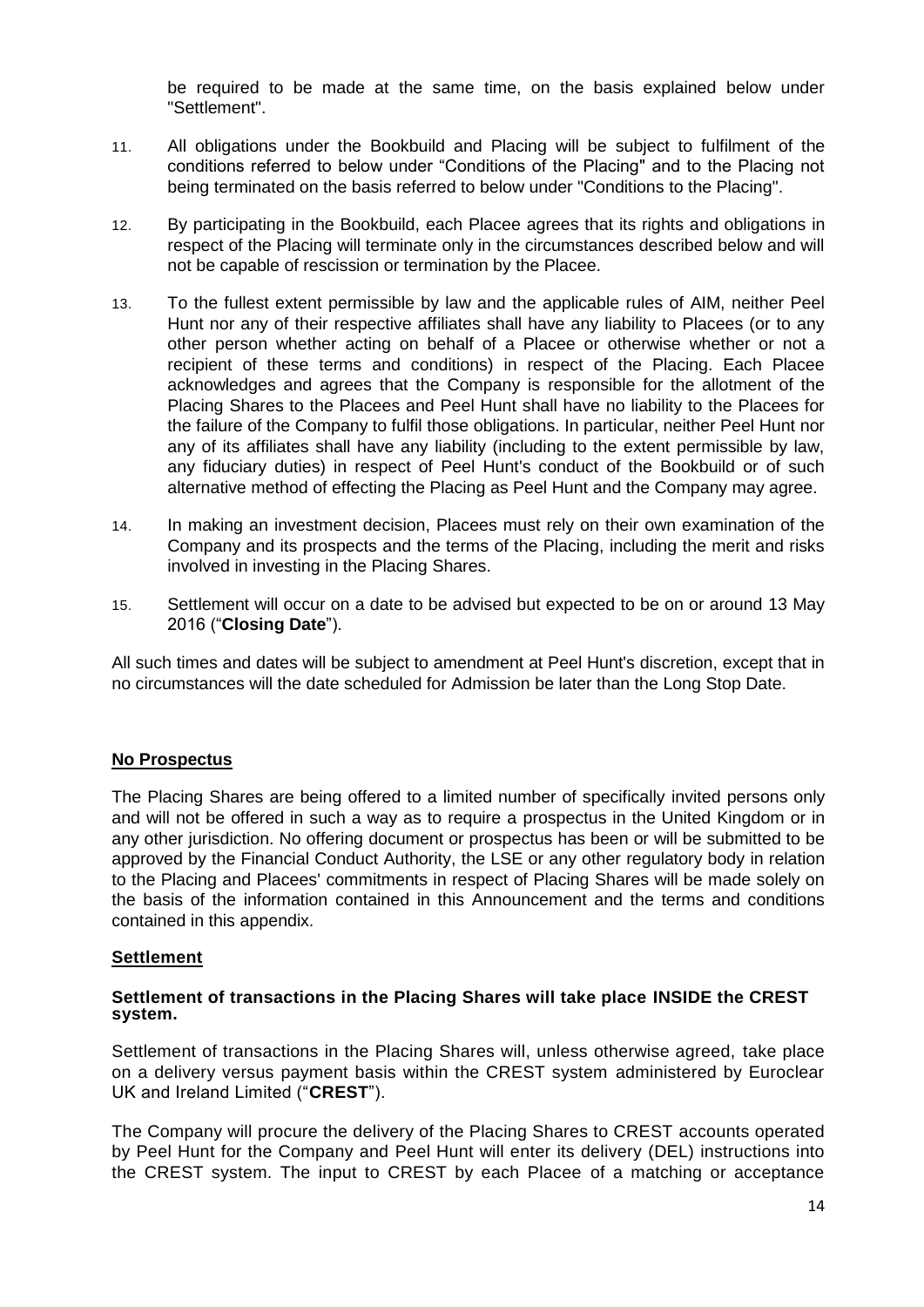instruction will then allow delivery of the relevant Placing Shares to that Placee against payment.

The Company reserves the right to require settlement for and delivery of the Placing Shares (or a portion thereof) to any Placee in any form it requires if, in Peel Hunt's opinion, delivery or settlement is not possible or practicable within CREST or would not be consistent with the regulatory requirements in the Placee's jurisdiction.

Following the close of the Bookbuild for the Placing, each Placee allocated Placing Shares in the Placing may be sent a conditional trade confirmation stating the number of Placing Shares, the Placing Price and the subscription amount payable to be allocated to it and will be required to provide Peel Hunt with funds sufficient to purchase such securities prior to the Closing Date.

Each Placee is deemed to agree that, if it does not comply with these obligations, the Company may sell any or all of the Placing Shares allocated to that Placee on such Placee's behalf and retain from the proceeds, for the Company's account and benefit, an amount equal to the aggregate amount owed by the Placee plus any interest due. The relevant Placee will, however, remain liable for any shortfall below the aggregate amount owed by it and may be required to bear any stamp duty or stamp duty reserve tax (together with any interest or penalties) which may arise upon the sale of such Placing Shares on such Placee's behalf.

It is expected that settlement will take place on or about 13 May 2016 in CREST on a T+5 basis in accordance with the instructions set out in the conditional trade confirmation. Settlement will be through Peel Hunt against CREST ID: 871

Following the close of the Bookbuild for the Placing, each Placee allocated Placing Shares in the Placing will be sent a conditional trade confirmation(s) stating the number of Placing Shares to be allocated to it at the Placing Price and settlement instructions.

Each Placee agrees that it will do all things necessary to ensure that delivery and payment is completed in accordance with the applicable registration and settlement procedures, including if applicable, CREST rules and regulations and settlement instructions that it has in place with Peel Hunt.

If the Placing Shares are to be delivered to a custodian or settlement agent, Placees should ensure that the conditional trade confirmation is copied and delivered immediately to the relevant person within that organisation.

Trade date: 6 May 2016

Settlement date: 13 May 2016 (Electronic)

ISIN code for the Placing Shares: GB00B0CGR828

No UK stamp duty or stamp duty reserve tax should be payable to the extent that the Placing Shares are issued into CREST to, or to the nominee of, a Placee who holds those shares beneficially (and not as agent or nominee for any other person) within the CREST system and registered in the name of such Placee or such Placee's nominee provided that the Placing Shares are not issued to a person whose business is or includes issuing depositary receipts or the provision of clearance services or to an agent or nominee for any such person.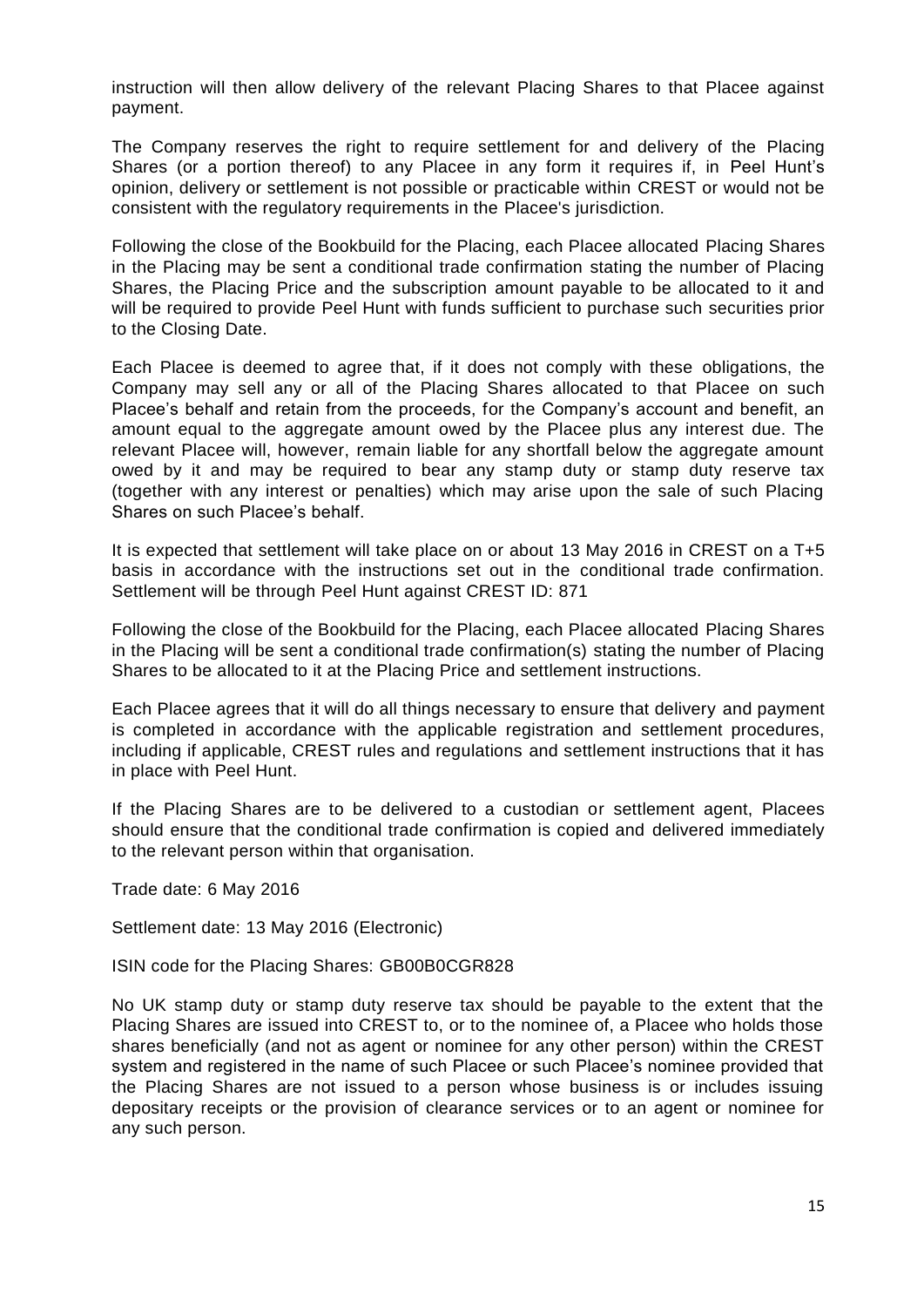The agreement to settle a Placee's subscription (and/or the subscription of a person for whom such Placee is contracting as agent) free of stamp duty and stamp duty reserve tax depends on the settlement relating only to a subscription by it and/or such person direct from the Company for the Placing Shares in question. Such agreement assumes that the Placing Shares are not being subscribed for in connection with arrangements to issue depositary receipts or to transfer the Placing Shares into a clearance service. If there are any such arrangements, or the settlement relates to any other subsequent dealing in the Placing Shares, UK stamp duty or stamp duty reserve tax may be payable, for which neither the Company nor Peel Hunt will be responsible, and the Placee to whom (or on behalf of whom, or in respect of the person for whom it is participating in the Placing as an agent or nominee) the allocation, allotment, issue or delivery of Placing Shares has given rise to such UK stamp duty or stamp duty reserve tax undertakes to pay such UK stamp duty or stamp duty reserve tax forthwith and to indemnify on an after-tax basis and to hold harmless the Company and Peel Hunt in the event that the Company or Peel Hunt has incurred any such liability to UK stamp duty or stamp duty reserve tax. If this is the case, each Placee should seek its own advice and notify Peel Hunt accordingly.

In addition, Placees should note that they will be liable for any stamp duty and all other stamp, issue, securities, transfer, registration, documentary or other duties or taxes (including any interest, fines or penalties relating thereto) payable outside the UK by them or any other person on the subscription by them of any Placing Shares or the agreement by them to subscribe for any Placing Shares.

# **Placing Agreement**

Peel Hunt entered into the Placing Agreement with the Company today under which Peel Hunt has agreed on a conditional basis to use its reasonable endeavours as agent of the Company to procure Placees at the Placing Price for the Placing Shares (excluding certain Placing Shares for which the Company has agreed to procure subscribers itself).

# **Conditions to the Placing**

The Placing is conditional on, among other things:

- 1. the Company having complied with its obligations and satisfying all conditions to be satisfied by them under the Placing Agreement or the terms of this Appendix which fall to be performed or satisfied on or prior to Admission;
- 2. the Placing Agreement not being terminated in accordance with its terms by Peel Hunt;
- 3. the Written Resolution being passed by the requisite majority;
- 4. Admission taking place by the relevant time and date to be stated in the Announcement; and
- 5. the Placing Agreement becoming unconditional in all other respects.

If: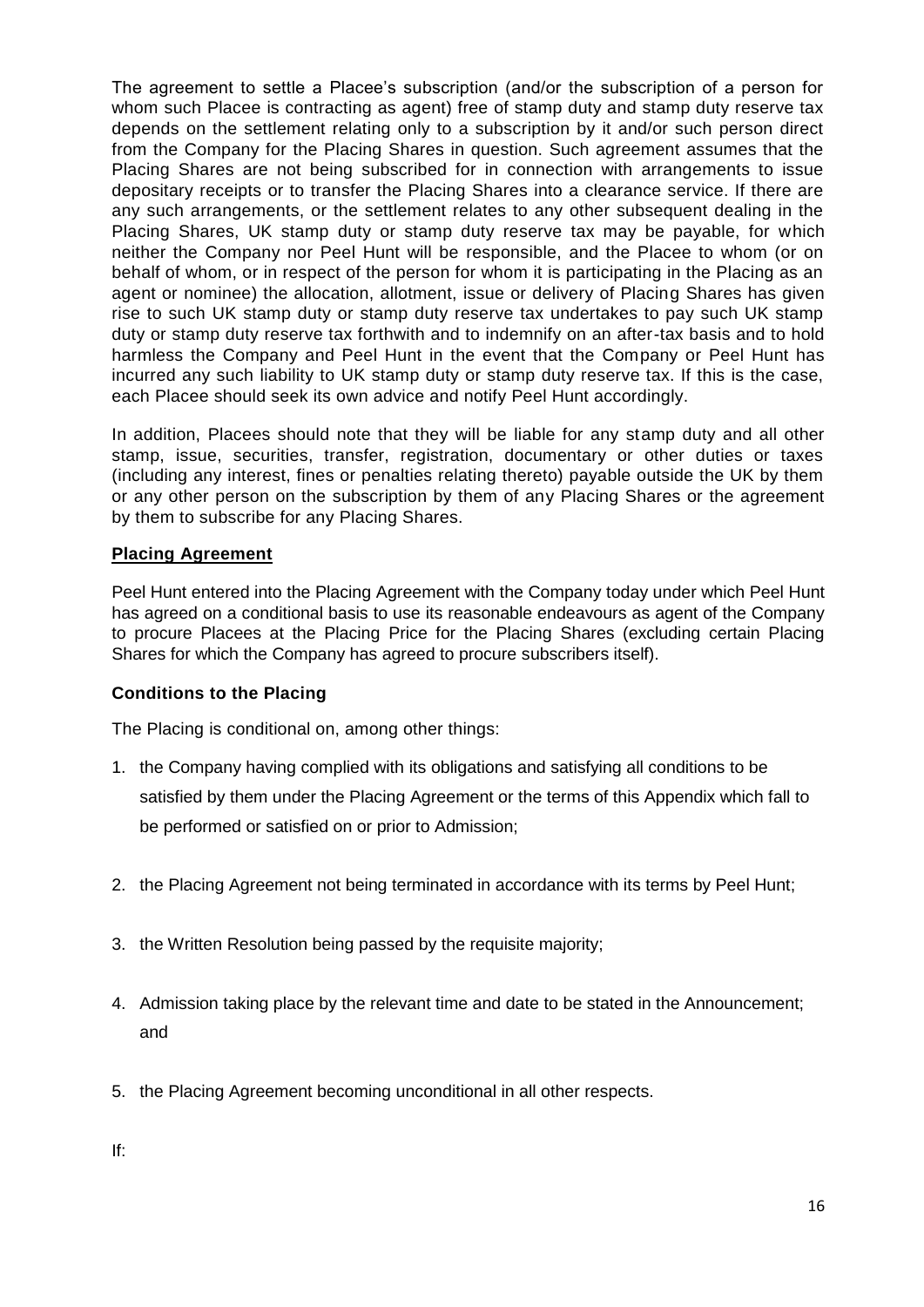- any of the conditions contained in the Placing Agreement in relation to the Placing Shares are not fulfilled or waived (if capable of being waived) by Peel Hunt by the respective time or date where specified (or such later time or date as the Company and Peel Hunt may agree);
- any of such conditions becomes incapable of being fulfilled; or
- the Placing Agreement is terminated in the circumstances specified below,

the Placing in relation to the Placing Shares will lapse and the Placee's rights and obligations hereunder in relation to the Placing Shares shall cease and terminate at such time and each Placee agrees that no claim can be made by the Placee in respect thereof.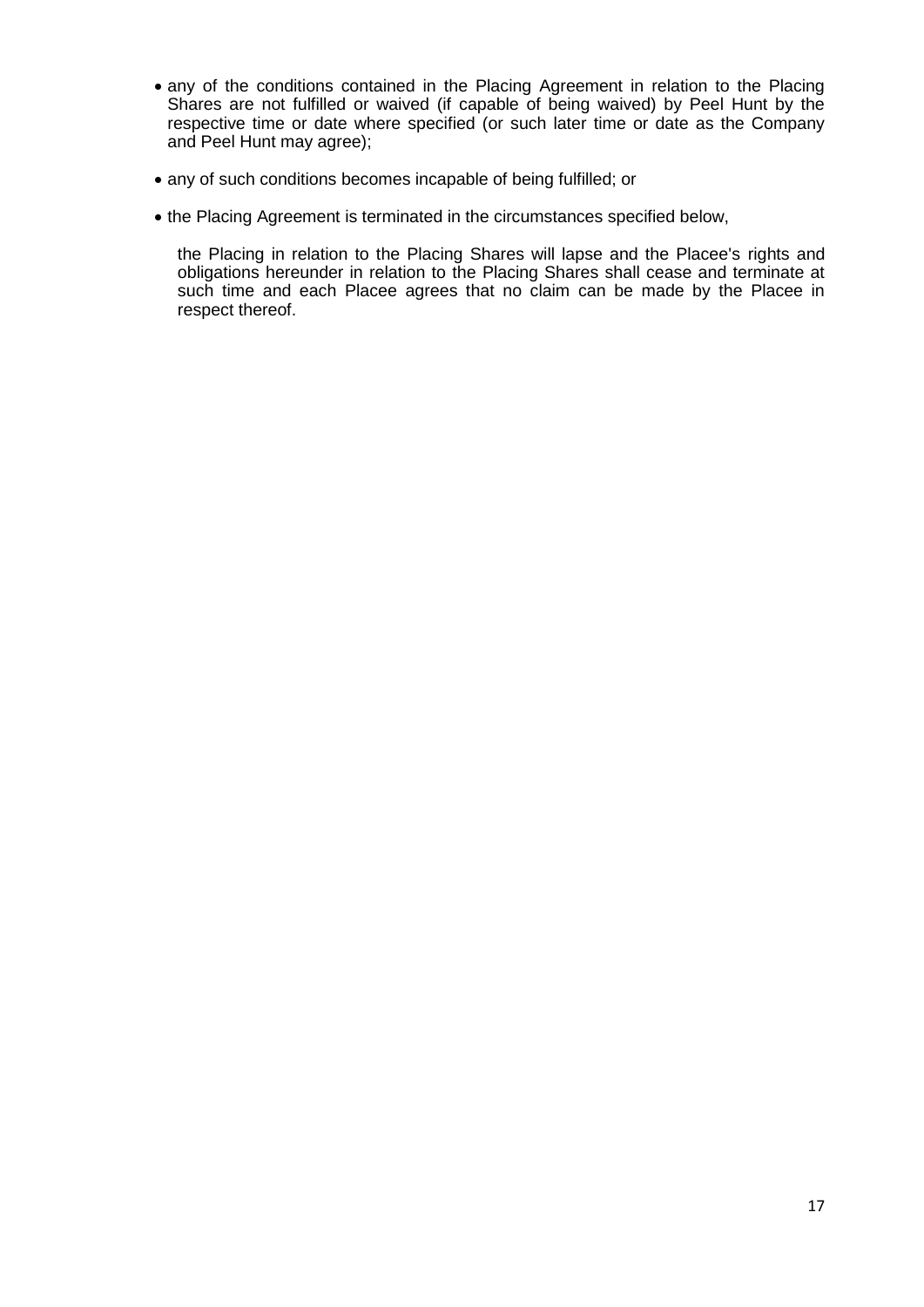Peel Hunt may, in its absolute discretion, upon such terms as it thinks fit, waive compliance by the Company with certain of the Company's obligations in relation to the conditions in the Placing Agreement save that the certain conditions including the condition relating to Admission taking place may not be waived. Any such extension or waiver will not affect the Placees' commitments as set out in this Announcement,

Peel Hunt reserves the right to waive or extend the time and or date for the fulfilment of any of the conditions in the Placing Agreement to a time no later than 8 00 a.m. on the Long Stop Date.

If any condition in the Placing Agreement is not fulfilled or waived by Peel Hunt by the relevant time, the Placing will lapse and each Placee's rights and obligations in respect of the Placing will cease and terminate at such time.

Neither the Company nor Peel Hunt shall have any liability to any Placee (or to any other person whether acting on behalf of a Placee or otherwise) in respect of any decision it may make as to whether or not to waive or to extend the time and /or date for the satisfaction of any condition to the Placing nor for any decision they may make as to the satisfaction of any condition or in respect of the Placing generally and by participating in the Placing each Placee agrees that any such decision is within the absolute discretion of the Company and Peel Hunt.

# **Termination**

The Placing Agreement may be terminated by Peel Hunt at any time prior to Admission in certain circumstances including, among other things, following a material breach of the Placing Agreement by the Company or the occurrence of certain force majeure events. The exercise of any right of termination pursuant to the Placing Agreement, any waiver of any condition in the Placing Agreement and any decision by Peel Hunt whether or not to extend the time for satisfaction of any condition in the Placing Agreement will be within the absolute discretion of Peel Hunt. Following Admission, the Placing Agreement is not capable of rescission or termination.

The rights and obligations of the Placees shall terminate only in the circumstances described in these terms and conditions and will not be subject to termination by the Placee or any prospective Placee at any time or in any circumstances. By participating in the Placing, Placees agree that the exercise by Peel Hunt of any right of termination or other discretion under the Placing Agreement shall be within the absolute discretion of Peel Hunt, and that it need not make any reference to Placees and that it shall have no liability to Placees whatsoever in connection with any such exercise.

# **Offer personal**

The offering of Placing Shares and the agreement arising from acceptance of the Placing is personal to each Placee and does not constitute an offering to any other person or to the public. A Placee may not assign, transfer, or in any other manner, deal with its rights or obligations under the agreement arising from the acceptance of the Placing, without the prior written agreement of Peel Hunt in accordance with all relevant legal requirements.

# **Payment default**

A Placee's entitlement to receive any Placing Shares under the Placing will be conditional on Peel Hunt's receipt of payment in full for such Placing Shares by the relevant time to be stated in the written confirmation referred to above, or by such later time and date as Peel Hunt and the Company may in their absolute discretion determine, and otherwise in accordance with that confirmation's terms.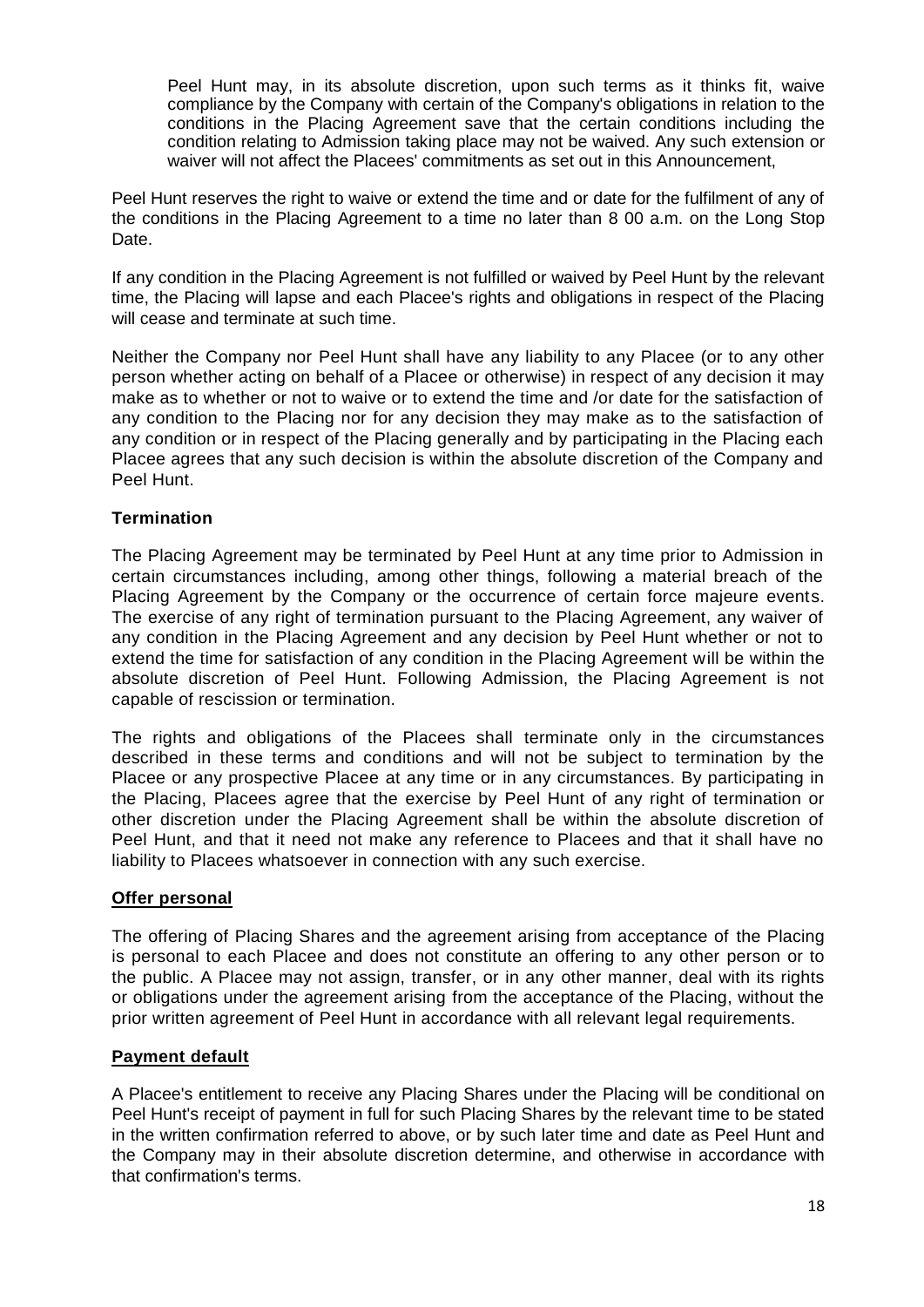If any Placee fails to make such payment by the required time for any Placing Shares:

(1) the Company may release itself, and (if at its absolute discretion it decides to do so) will be released from, all obligations it may have to allot and/or issue any such Placing Shares to such Placee or at its direction which are then unallotted and/or unissued;

(2) the Company may exercise all rights of lien, forfeiture and set-off over and in respect of any such Placing Shares to the full extent permitted under its Articles of Association or by law and to the extent that such Placee then has any interest in or rights in respect of any such shares;

(3) the Company or Peel Hunt may sell (and each of them is irrevocably authorised by such Placee to do so) all or any of such shares on such Placee's behalf and then retain from the proceeds, for the account and benefit of the Company relating to (or where applicable and in relation to (iii) below only, Peel Hunt): (i) any amount up to the total amount due to it as, or in respect of, allotment monies, or as interest on such monies, for any Placing Shares, (ii) any amount required to cover any stamp duty or stamp duty reserve tax arising on the sale, and (iii) any amount required to cover dealing costs and/or commissions necessarily or reasonably incurred by it in respect of such sale; and

(4) such Placee will remain liable to the Company and to Peel Hunt for the full amount of any losses and of any costs which either of them may suffer or incur as a result of it (i) not receiving payment in full for such Placing Shares by the required time, and/or (ii) the sale of any such Placing Shares to any other person at whatever price and on whatever terms as are actually obtained for such sale by or for it. Interest may be charged in respect of payments not received by Peel Hunt for value by the required time referred to above at the rate of two percentage points above the base rate of Barclays Bank plc.

## **Placees' representations, warranties and undertakings to the Company and Peel Hunt**

By agreeing with Peel Hunt to be allotted Placing Shares under the Placing and participating in the Bookbuild, each Placee (and any person acting on a Placee's behalf) irrevocably acknowledges and confirms and represents and warrants and undertakes to, and agrees with, each of the Company and Peel Hunt (in its capacity as placing agent) and each of their respective affiliates, in each case as a fundamental term of such Placee's acceptance of its Placing participation and of the Company's obligation to allot and/or issue any Placing Shares to it or at its direction, that:

- (a) it has read the Announcement in full, including this Appendix, and agrees to and accepts all the terms set out in the Announcement, including this Appendix, and that its acquisition of the Placing Shares is subject to and based upon all the terms, conditions, representations, warranties, acknowledgements, agreements and undertakings and other information contained therein;
- (b) its rights and obligations in respect of the Placing will terminate only in the circumstances referred to in this Appendix and will not be subject to rescission or termination by it in any circumstances;
- (c) it shall not take up its pro rata entitlement in the Open Offer in respect of Ordinary Shares it holds on the record date for entitlements under the Open Offer (the "Record Date"), provided that the Record Date falls on or before 31 May 2016.
- (d) it accepts that the content of the Announcement is exclusively the responsibility of the Company and that Peel Hunt nor any person acting on its respective behalf has or shall have any liability for any information, representation or statement contained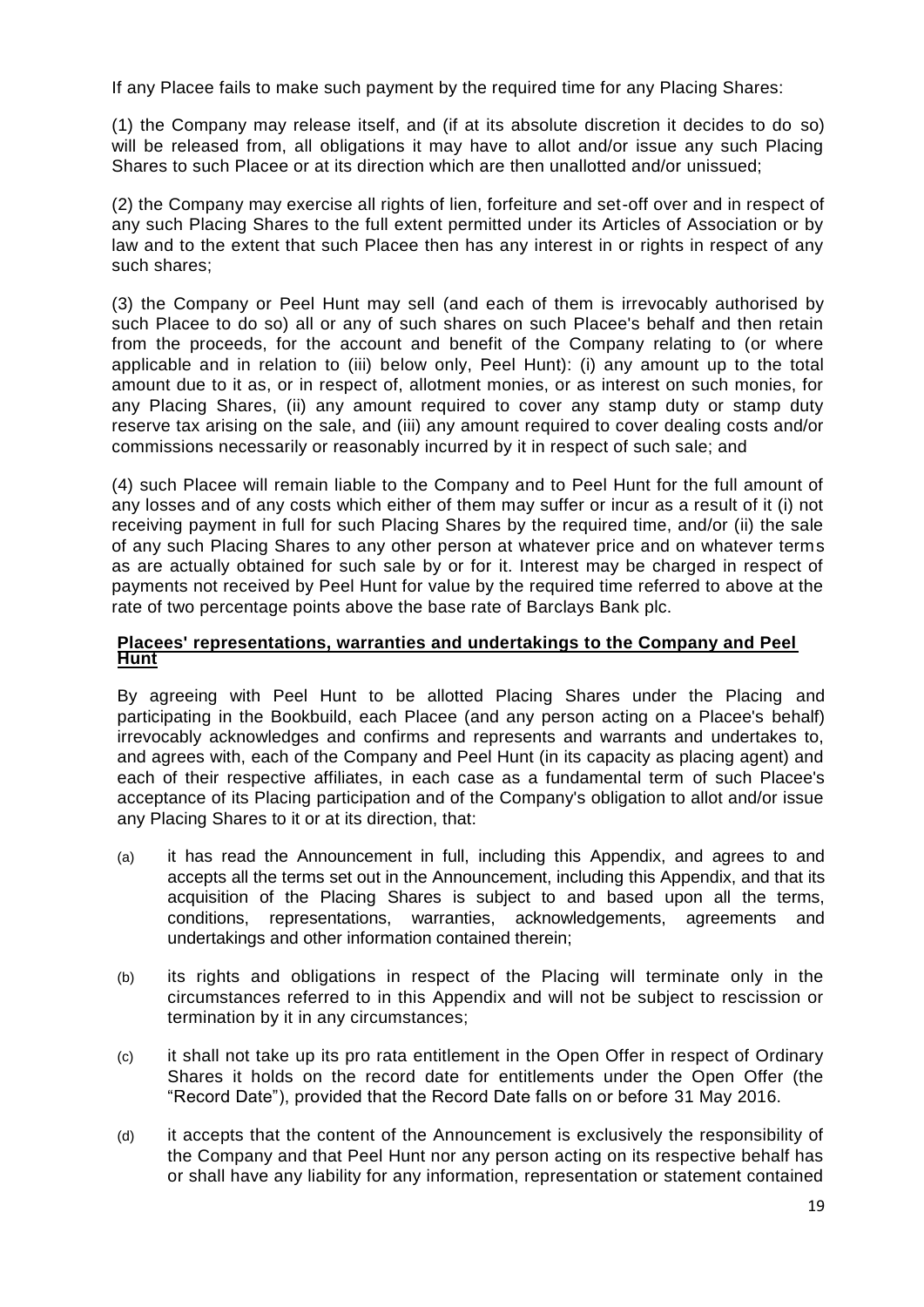in this announcement or any information previously published by or on behalf of the Company and will not be liable for any Placee's decision to participate in the Placing based on any information, representation or statement contained in this announcement or otherwise;

- (e) the only information on which it is entitled to rely and on which such Placee has relied in committing itself to subscribe for the Placing Shares is contained in the Announcement and any information previously published by the Company by notification to a Regulatory Information Service, such information being all that it deems necessary to make an investment decision in respect of the Placing Shares and that it has neither received nor relied on any other information given or representations, warranties or statements made by any Peel Hunt Person or the Company or their respective directors, employees, officers or agents or any other person and neither Peel Hunt nor the Company, including employees or agents nor any person acting on behalf of any of Peel Hunt or the Company will be liable for any Placee's decision to accept an invitation to participate in the Placing based on any other information, representation, warranty or statement;
- (f) it has relied on its own investigation of the business, financial or other position of the Company in deciding to participate in the Placing;
- (g) it has not been, and will not be, given any warranty or representation in relation to the Placing Shares or to the Company or to any other member of its Group in connection with the Placing, other than (i) as included in the Announcement by the person(s) responsible for the Announcement, (ii) by the Company as included in this document, and (iii) by the Company to the effect that (1) the Announcement will comply with all relevant requirements of the AIM Rules for Companies at the time of its publication and (2) at the time that the Placee enters into a legally binding commitment to be allotted Placing Shares pursuant to the Placing the Company will not then be in breach of its obligations under the AIM Rules for Companies or applicable law to disclose publicly in the correct manner all such information as is required to be so disclosed by the Company;
- (h) it has not relied on any representation or warranty in reaching its decision to be allotted Placing Shares under the Placing, save as given or made by the Company as referred to in the previous paragraph;
- (i) it is not a client of Peel Hunt in relation to the Placing and Peel Hunt is not acting for it in connection with the Placing and will not be responsible to it in respect of the Placing for providing protections afforded to it or its clients under the rules of the FCA (the "**FCA Rules**") or for advising it with regard to the Placing Shares and Peel Hunt shall not be responsible to it or any other person for providing the protections afforded to its customers whether under the FCA Rules or otherwise, or for advising it or any other person in respect of or in connection with such arrangements. In addition any payment by it will not be treated as client money governed by the FCA Rules. It agrees that Peel Hunt shall not be liable to it for any matter arising out of its role as placing agent or otherwise in connection with the Placing and that, where any such liability nevertheless arises as a matter of law, it will immediately waive any claim against Peel Hunt which it may have in respect thereof;
- (j) it (or any person acting on its behalf) will pay the full allotment amount at the Placing Price as and when required in respect of all Placing Shares for which it is required to be allotted under its Placing participation and will do all things necessary on its part to ensure that payment for such shares and their delivery to it or at its direction is completed in accordance with the standing CREST instructions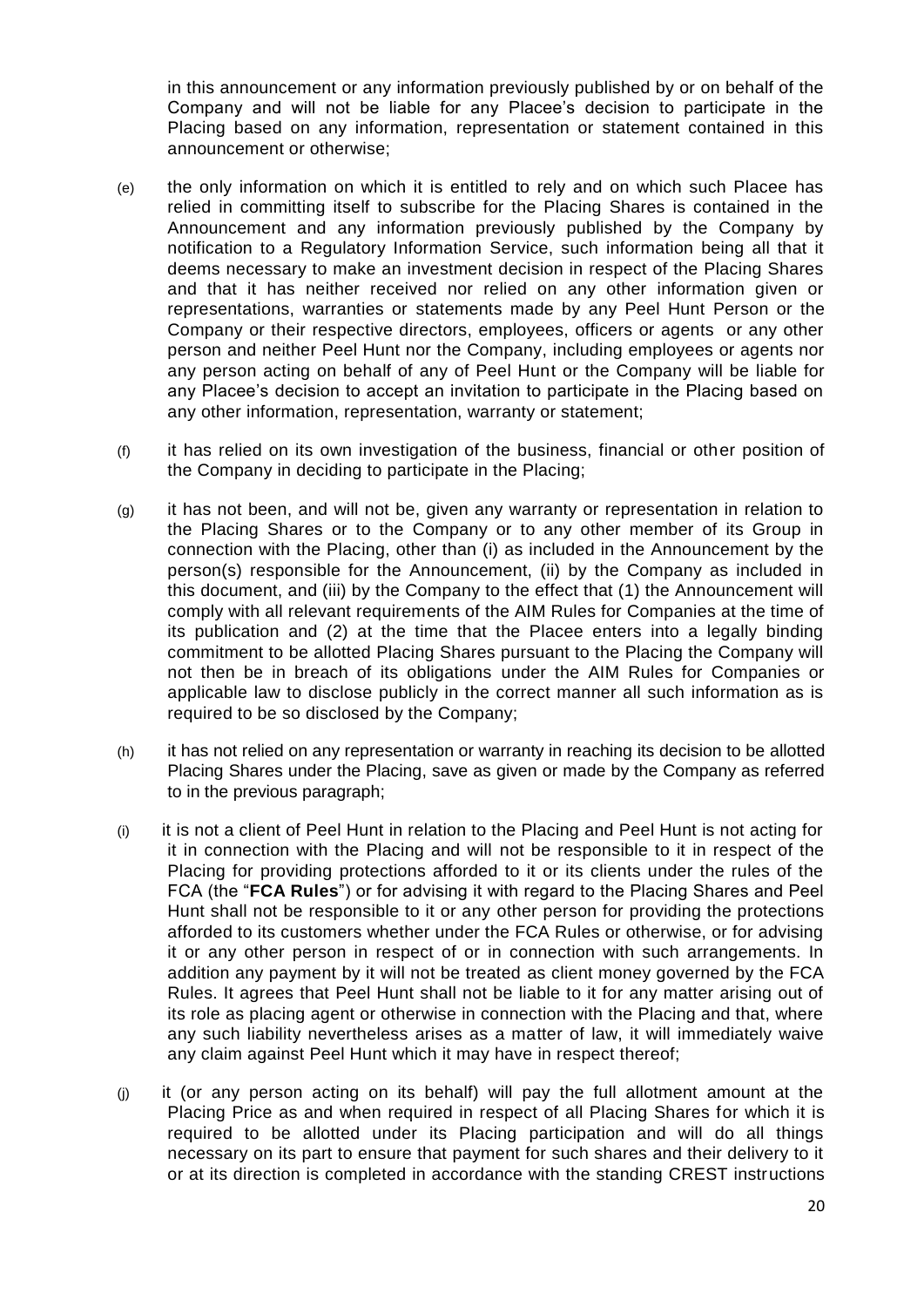(or, where applicable, standing certificated settlement instructions) that it has or puts in place with Peel Hunt, failing which the relevant Placing Shares may be placed with other placees or sold as Peel Hunt may, in its sole discretion and without liability to such Placee decide, and it will remain liable for the shortfall below the net proceeds of such sale and the placing proceeds of the Placing Shares, and may be required to bear any stamp duty or stamp duty reserve tax which may arise upon the placing or sale of such Placee's Placing Shares on its behalf;

- (k) its allocation (if any) of Placing Shares will represent a maximum number of Placing Shares which it will be entitled, and required, to be allotted, and that the Company and/or Peel Hunt may call upon it to be allotted a lower number of Placing Shares (if any), but in no event in aggregate more than the aforementioned maximum;
- (l) it is entitled to be allotted Placing Shares under the laws of all relevant jurisdictions which apply to it and it has complied, and will fully comply, with all such laws (including where applicable, the Criminal Justice Act 1993, money laundering and terrorist financing under the Anti-Terrorism, Crime and Security Act 2001, the Proceeds of Crime Act 2002, the Terrorism Act 2000, the Terrorism Act 2003, the Terrorism Act 2006, the Money Laundering Regulations 2007 and part VIII of the Financial Services and Markets Act 2000 (the "**Regulations**")) and has obtained all governmental and other consents (if any) which may be required for the purpose of, or as a consequence of, such allotment, and it will provide promptly to Peel Hunt such evidence, if any, as to the identity or location or legal status of any person which Peel Hunt may request from it in connection with the Placing (for the purpose of complying with any such laws or ascertaining the nationality of any person or the jurisdiction(s) to which any person is subject or otherwise) in the form and manner requested by Peel Hunt on the basis that any failure by it to do so may result in the number of Placing Shares that are to be allotted and/or issued to it or at its direction pursuant to the Placing being reduced to such number, or to nil, as Peel Hunt may decide at its sole discretion;
- (m) that it has identified its clients in accordance with the Regulations and that it has complied fully with its obligations pursuant to the Regulations;
- (n) it has observed the laws of all requisite territories, obtained any requisite governmental or other consents, complied with all requisite formalities and paid any issue, transfer or other taxes due in connection with its application in any territory and that it has not taken any action which will or might result in the Company, or Peel Hunt acting in breach of the regulatory or legal requirements of any territory in connection with the Placing, application for Placing Shares or the admission to AIM of the Placing Shares;
- (o) it will not distribute any press announcement relating to the Placing or any other offering material, directly or indirectly, in or into the United States, Canada, Japan, New Zealand, South Africa or Australia or in or into any other jurisdiction where it would be unlawful to do so or to any person resident in such countries;
- (p) it has complied and will comply with all applicable provisions of the Financial Services and Markets Act 2000 ("**FSMA**") with respect to anything done or to be done by it in relation to any Placing Shares in, from or otherwise involving the United Kingdom and it has not made or communicated or caused to be made or communicated, and it will not make or communicate or cause to be made or communicated, any "financial promotion" in relation to Placing Shares in contravention of section 21 of FSMA;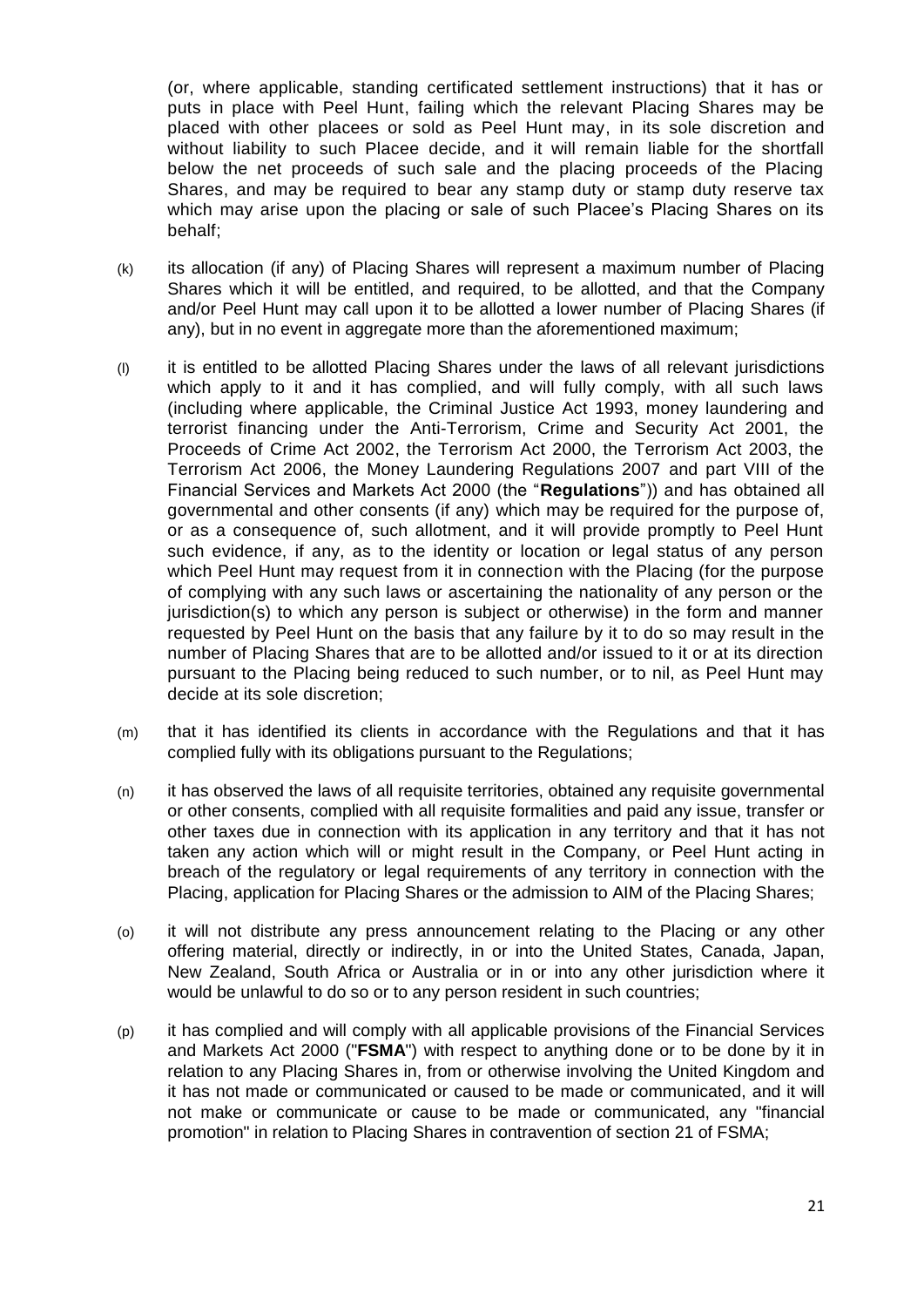- (q) it is a Relevant Person and it is acting as principal only in respect of the Placing or, if it is acting for any other person (i) it is duly authorised to do so, (ii) it is and will remain liable to the Company and/or Peel Hunt for the performance of all its obligations as a Placee in respect of the Placing (regardless of the fact that it is acting for another person), (iii) it is both an "authorised person" for the purposes of FSMA and a "qualified investor" as defined at Article 2.1(e)(i) of the Prospectus Directive acting as agent for such person, and (iv) such person is either (1) a Qualified Investor or (2) its "client" (as defined in section 86(2) of FSMA) that has engaged it to act as his agent on terms which enable it to make decisions concerning the Placing or any other offers of transferable securities on his behalf without reference to him;
- (r) in the case of a Relevant Person who acquires any Placing Shares pursuant to the Placing acquired by it as a financial intermediary, as that term is used in Article 3(2) of the Prospectus Directive, it represents and warrants that:
	- (i) the Placing Shares acquired by it in the Placing have not been acquired on behalf of, nor have they been acquired with a view to their offer or resale to, persons other than Relevant Persons or in circumstances in which the prior consent of Peel Hunt has been given to the offer or resale; or
	- (ii) where Placing Shares have been acquired by it on behalf of persons in any member state of the EEA other than Relevant Persons, the offer of those Placing Shares to it is not treated under the Prospectus Directive as having been made to such persons;
- (s) the Placee acknowledges that no offering document, admission document or prospectus has been, or will be, prepared in connection with the Placing and it has not received a prospectus, admission document or other offering document in connection therewith;
- (t) it has not and will not make any offer to the public of the Placing Shares for the purposes of section 102B FSMA;
- (u) it agrees to be bound by the terms of the articles of association of the Company;
- (v) nothing has been done or will be done by it in relation to the Placing or to any Placing Shares that has resulted or will result in any person being required to publish a prospectus in relation to the Company or to any shares in the capital of the Company in accordance with FSMA or the UK Prospectus Rules or in accordance with any other laws applicable in any part of the European Union or the European Economic Area;
- (w) (i) it is not, and is not acting in relation to the Placing as nominee or agent for, a person who is or may be liable to stamp duty or stamp duty reserve tax in respect of any agreement to acquire (or any acquisition of) shares or other securities at a rate in excess of 0.5% (including, without limitation, under sections 67, 70, 93 or 96 of the Finance Act 1986 concerning depositary receipts and clearance services), and the allocation, allotment, issue and/or delivery to it, or any person specified by it for registration as holder, of Placing Shares will not give rise to a liability under any such section, (ii) the person whom it specifies for registration as holder of Placing Shares will be the Placee or the Placee's nominee, and (iii) neither Peel Hunt nor the Company will be responsible to it or anyone else for any liability to pay stamp duty or stamp duty reserve tax resulting from any breach of, or non-compliance, with this paragraph. Each Placee and any person acting on behalf of such Placee agrees to participate in the Placing and it agrees to indemnify the Company and Peel Hunt in respect of the same on the basis that the Placing Shares will be allotted to the CREST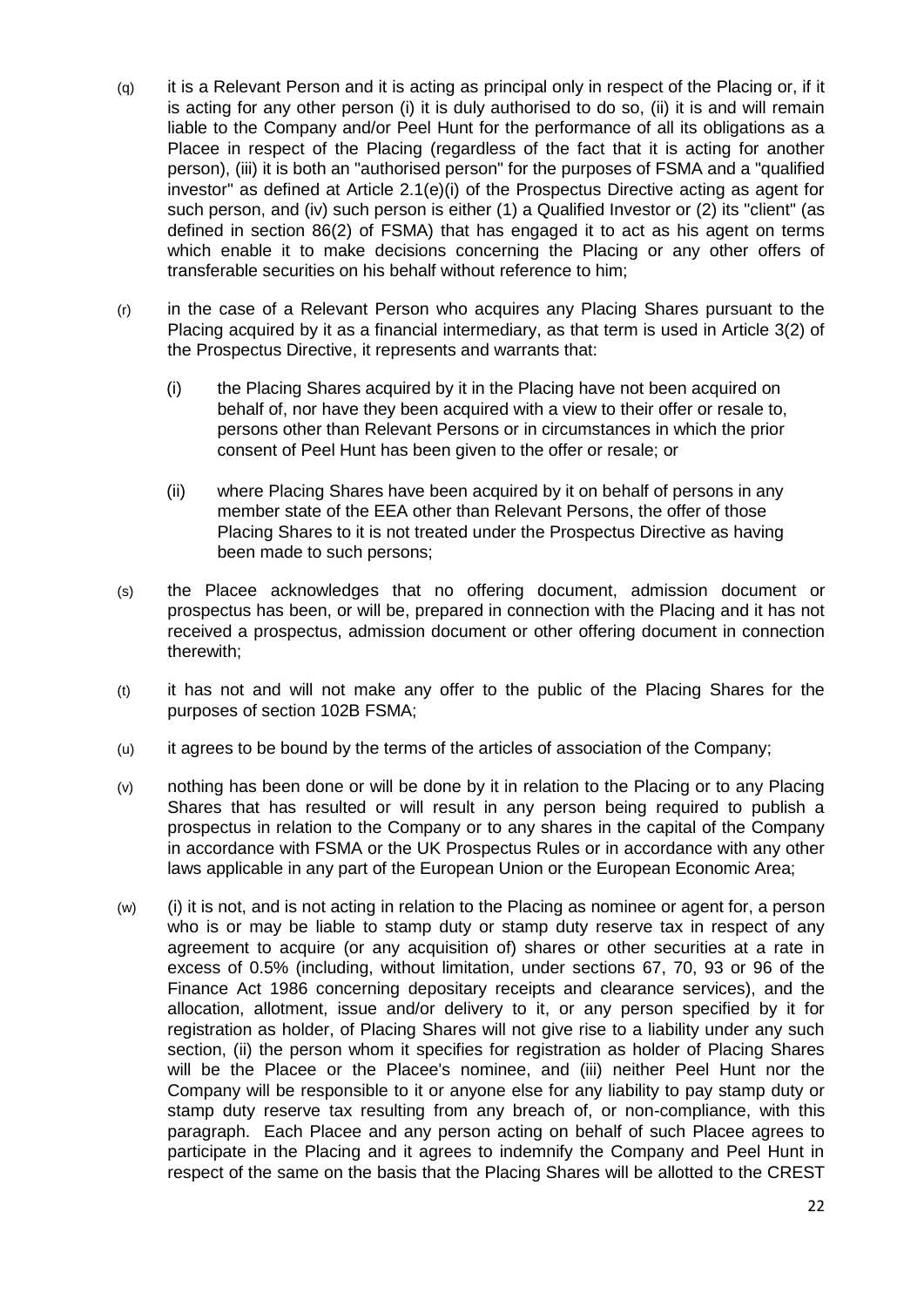account or its affiliate or agent who will hold them as nominee on behalf of such Placee until settlement in accordance with its standing settlement instructions;

- (x) it will not treat any Placing Shares in any manner that would contravene any legal or regulatory requirement applicable in any territory or jurisdiction and no aspect of its participation in the Placing will contravene any legal or regulatory requirement applicable in any territory or jurisdiction in any respect or cause the Company or Peel Hunt or their respective directors, officers, employees or agents to contravene any such legal or regulatory requirement in any respect and it has obtained all governmental and other consents which may be required under the laws of the applicable territory or jurisdiction;
- (y) if a Placee is a resident in the UK: i) it is a "qualified investor" within the meaning of Section 86(7) of the United Kingdom Financial Services and Markets Act 2000 ("FSMA"); ii) it is a person of a kind described in Article 19 and/or Article 49 and/or 43 (2) of the Order and it understands that the information contained in this Appendix is only directed at any of the following: (A) persons falling within Article 19 of the Order having professional experience in matters relating to investments; (B) persons falling within Article 49 of the Order (including companies and unincorporated associations of high net worth and trusts of high value); or (C) persons to whom it would otherwise be lawful to distribute it; and that, accordingly, any investment or investment activity to which this Appendix relates is available to it as such a person or will be engaged in only with it as such a person;
- (z) if a Placee is an investor located within a member state of the European Economic Area, it is: (i) a "qualified investor" within the meaning of Article 2(1)(e) of the Prospectus Directive; and (ii) a "professional client" or an "eligible counterparty" within the meaning of Article 4(1)(11) and Article 24(2), (3) and (4), respectively, of Directive 2004/39/EC as implemented into national law of the relevant EEA state;
- (aa) (applicable terms and expressions used in this paragraph have the meanings that they have in Regulation S made under the US Securities Act) (i) the Placing Shares have not been and will not be registered under the US Securities Act or under the securities laws of any State of or other jurisdiction within the United States, (ii) subject to certain exceptions, Placing Shares may not be offered or sold, resold, or delivered, directly or indirectly, into or within the United States or to, or for the account or benefit of, any US person (as defined in Regulation S under the US Securities Act), (iii) it is (and any such account for which it is acting is) either (a) a QIB, who will execute and return a representation letter to that effect to the Company and Peel Hunt prior to Admission; or (ii) is not within the United States and it is not a US person and will be acquiring Placing Shares in an "offshore transaction", (iv) it has not offered, sold or delivered and will not offer sell or deliver any of the Placing Shares to persons within the United States, directly or indirectly, (v) neither it, its affiliates, nor any persons acting on its behalf, has engaged or will engage in any directed selling efforts with respect to the Placing Shares, (vi) it will not be receiving Placing Shares with a view to resale in or into the United States, and (vii) it will not distribute this document or any offering material relating to Placing Shares, directly or indirectly, in or into the United States or to any persons resident in the United States;
- (bb) neither it, its affiliates, nor any person acting on its or their behalf, has engaged or will engage in any form of general solicitation or general advertising (within the meaning of Regulation D promulgated under the Securities Act) in connection with any offer and sale of the Placing Shares in the United States;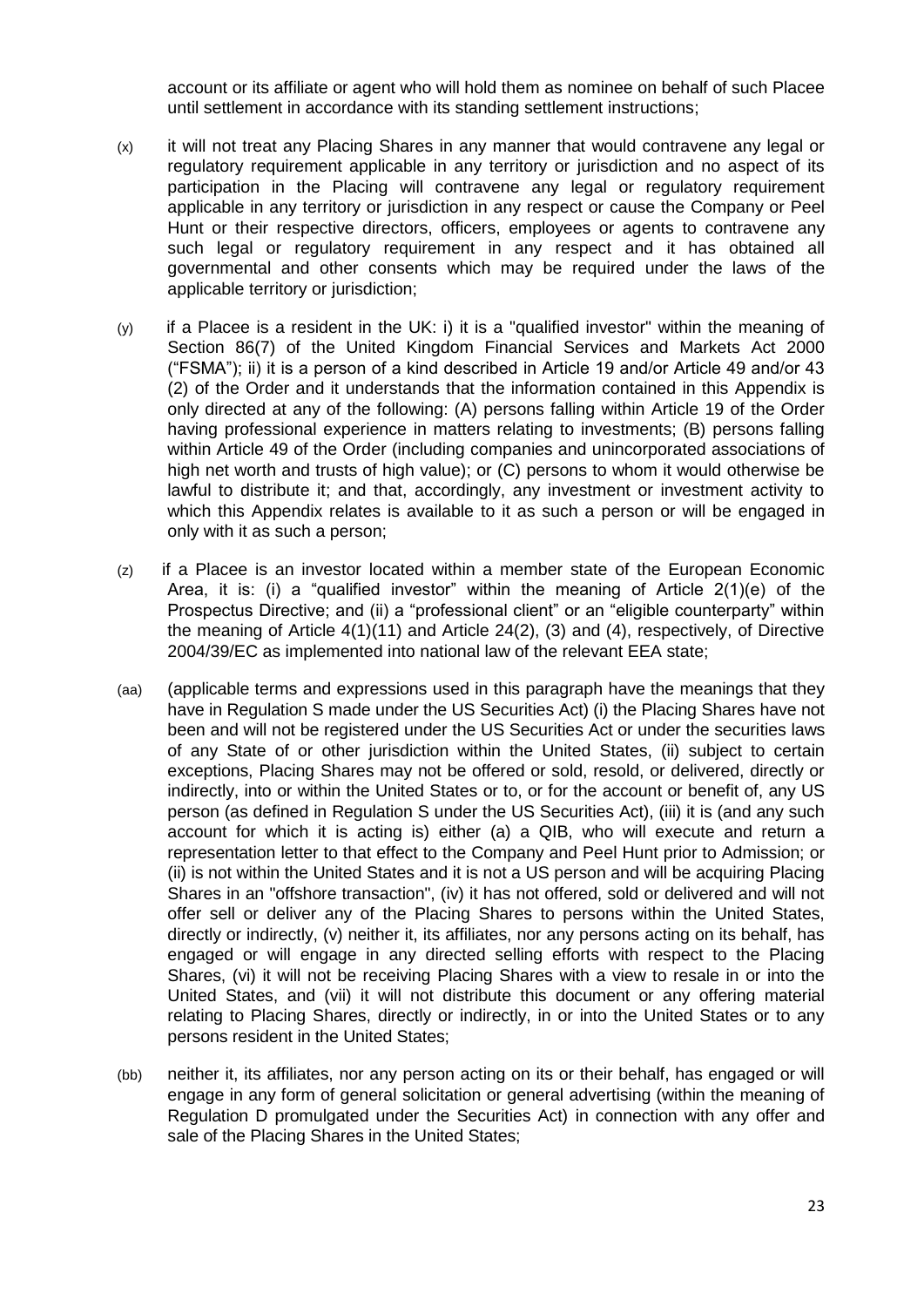- (cc) neither has it nor any of its affiliates, nor any person acting on its or their behalf used or will use in connection with its participation in the Placing, directly or indirectly, the postal system of, any instrument (including, without limitation, facsimile transmission, telex, telephone and the internet) of interstate or foreign commerce of, or any facilities or a national securities exchange of the United States;
- (dd) it is not and, if different, the intended beneficial owner of the Placing Shares allocated to it is not, and at the time the Placing Shares are acquired will not be, a resident or national of Canada, Japan, Australia or the Republic of South Africa or a corporation, partnership or other entity organise under the laws of Canada (or any policitical subdivision of it), Australia, the Republic of South Africa or Japan, and the Placing Shares have not been and will not be registered under the securities legislation of Canada, Japan, Australia or the Republic of South Africa and, subject to certain exceptions, may not be offered, sold, taken up, renounced or delivered or transferred, directly or indirectly, in or into those jurisdictions;
- (ee) the Placee has consented to receive information in respect of securities of the Company and other price-affected securities (as defined in FSMA) which makes it an "insider" for the purposes of Part V of FSMA, and it agrees not to deal in any securities of the Company until such time as the inside information (as defined in FSMA) of which it has been made aware has been made public for purposes of FSMA or it has been notified by Peel Hunt or the Company that the proposed Placing will not proceed and any unpublished price sensitive information of which the Placee is aware has been publicly announced, and, other than in respect of its knowledge of the proposed Placing, it has neither received nor relied on any confidential price sensitive information concerning the Company or the Placing Shares;
- (ff) where the Placee is acquiring Placing Shares for one or more managed accounts, it represents and warrants that it is authorised in writing by each managed account: (a) to acquire the Placing Shares for each managed account; (b) to make on its behalf the representations, warranties, acknowledgments, undertakings and agreements in this Appendix; and (c) to receive on its behalf any investment letter relating to the Placing in the form provided to it by Peel Hunt;
- (gg) Peel Hunt may (at its absolute discretion) satisfy its obligations to procure Placees by itself agreeing to become a Placee in respect of some or all of the Placing Shares or by nominating any other Peel Hunt Person or any person associated with any Peel Hunt Person to do so;
- (hh) time is of the essence as regards its obligations under this Appendix;
- (ii) each right or remedy of the Company or Peel Hunt provided for in this Appendix is in addition to any other right or remedy which is available to such person and the exercise of any such right or remedy in whole or in part will not preclude the subsequent exercise of any such right or remedy;
- (jj) any document that is to be sent to it in connection with the Placing will be sent at its risk and may be sent to it at any address provided by it to Peel Hunt:
- (kk) nothing in this Appendix will exclude any liability of any person (i) for any contents of the Announcement as a result of such person being responsible for such contents pursuant to the AIM Rules for Companies or applicable law or (ii) for fraud on its part, and all times and dates in this Appendix are subject to amendment at the discretion of Peel Hunt except that in no circumstances will the date scheduled for Admission be later than the Long Stop Date;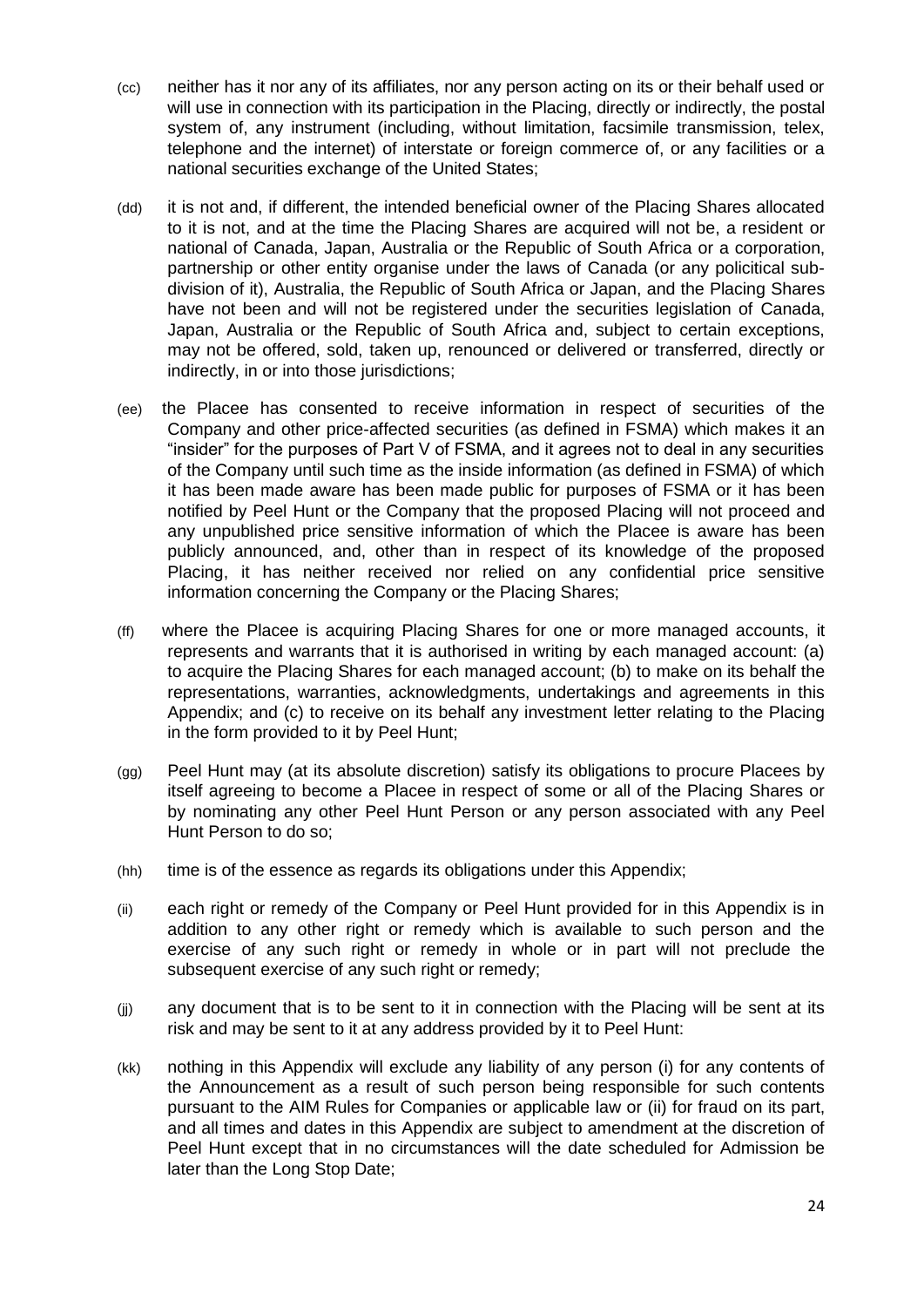- (ll) none of its rights or obligations in respect of the Placing is conditional on any other person agreeing to be allotted any Placing Shares under the Placing and no failure by any other Placee to meet any of its obligations in respect of the Placing will affect any of its obligations in respect of the Placing;
- (mm) it has substantial experience in evaluating and investing in shares of companies similar to the Company such that it is capable of evaluating the merits and risks of an investment in the Company, it has such knowledge and experience in financial and business matters as to be capable of protecting its own interests and evaluating the merits and risks of an investment in the Company and it is able to bear the economic risk of a complete loss of its investment in the Company;
- (nn) it has made an investigation of the pertinent facts relating to the operation of the Company to the extent it deems necessary in order to be fully informed with respect thereto;
- (oo) it will indemnify on an after tax basis and hold the Company and Peel Hunt and their respective affiliates harmless from any and all costs, claims, liabilities and expenses (including legal fees and expenses) arising out of or in connection with any breach of the representations, warranties, acknowledgements, agreements and undertakings in this appendix and further agrees that the provisions of this appendix shall survive after completion of the Placing;
- (pp) Peel Hunt does not have any duty to it similar or comparable to rules of "best execution", "suitability" and "risk warnings" as set out in the Conduct of Business Sourcebook of the FCA;
- (qq) it accepts that it is not relying on Peel Hunt to advise whether or not the Placing Shares are in any way a suitable investment for it;
- (rr) it is entitled to subscribe for or purchase the Placing Shares under the laws of all relevant jurisdictions which apply to it and that it has fully observed such laws and obtained all governmental and other consents which may be required thereunder and complied with all necessary formalities;
- (ss) it irrevocably appoints any director or employee of Peel Hunt as its agent for the purpose of executing and delivering to the Company and/or its registrars any document on its behalf necessary to enable it to be registered as the holder of the Placing Shares being issued to it;
- (tt) it is not presently acting in concert, as defined in the City Code on Takeovers and Mergers, with any existing shareholder or other Placee;
- (uu) each right or remedy of the Company and Peel Hunt provided for in this Appendix is in addition to any other right or remedy which is available to such person and the exercise of any such right or remedy in whole or in part shall not preclude the subsequent exercise of any such right or remedy;
- (vv) none of its rights or obligations in respect of the Placing is conditional on any other person agreeing to acquire any Placing Shares under the Placing and no failure by any other Placee to meet any of its obligations in respect of the Placing shall affect any of its obligations in respect of the Placing;
- (ww) Peel Hunt does not owe any fiduciary or other duties to any Placee in respect of any representations, warranties, undertakings or indemnities in the Placing Agreement; and